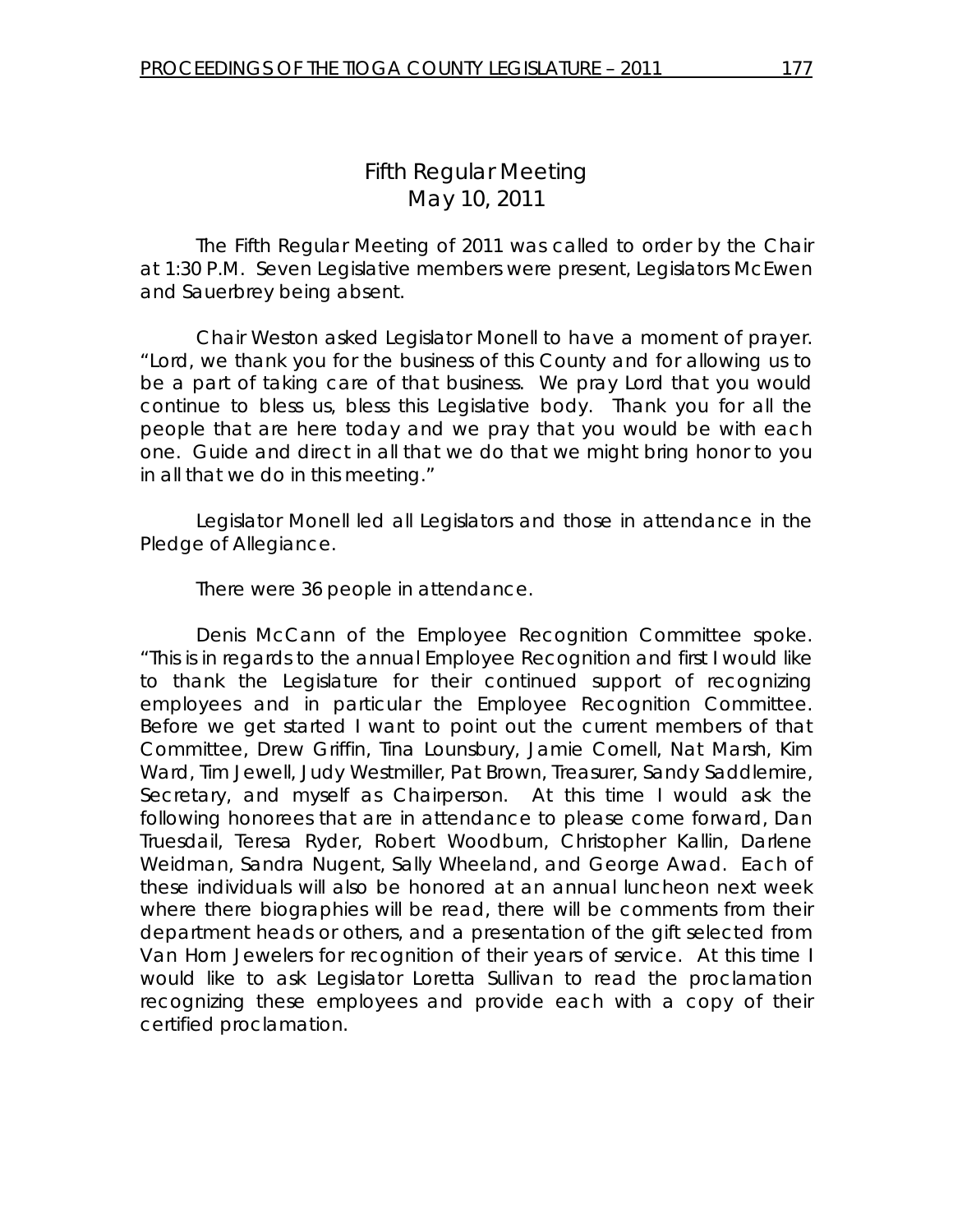Legislator Sullivan read the following Proclamation on Employee Recognition and Appreciation Week:

#### PROCLAMATION

WHEREAS: The mission and services of Tioga County depend heavily on the tireless contributions of its dedicated employees; and

WHEREAS: The Tioga County Legislature wishes to recognize the efforts of all Tioga County employees; and

WHEREAS: The Employee Recognition Committee was created to provide a mechanism to show our appreciation for the Employees of Tioga County; and

WHEREAS: Those employees who have served for more than 25 years have shown a steadfast commitment to serving the well-being of the residents of Tioga County, and should be recognized by those whom they have served; and

WHEREAS: The Tioga County Legislature would like to especially recognize the following employees who have attained 25 or 30 years since last year's ceremonies:

| Name               | Department             | Years |
|--------------------|------------------------|-------|
| Christopher Kallin | <b>Social Services</b> | 30    |
| Teresa Ryder       | <b>Social Services</b> | 30    |
| Daniel Truesdail   | <b>Public Works</b>    | 30    |
| Robert Woodburn    | <b>County Clerk</b>    | 30    |
| Darlene Weidman    | <b>Social Services</b> | 25    |
| Sandra Nugent      | <b>Social Services</b> | 25    |
| Sally Wheeland     | <b>Public Health</b>   | 25    |
| George Awad        | <b>Public Defender</b> | 25    |

NOW THEREFORE, THE TIOGA COUNTY LEGISLATURE, does hereby proclaim and designate the week of May 9-13, 2011 as

#### EMPLOYEE RECOGNITION AND APPRECIATION WEEK

in the County of Tioga, New York, and call upon our citizens to join in recognizing these dedicated employees.

 Chair Weston asked for unanimous motion and carrying of the following three recognition resolutions:

 There was a unanimous motion for the adoption of the following resolution, seconded unanimously.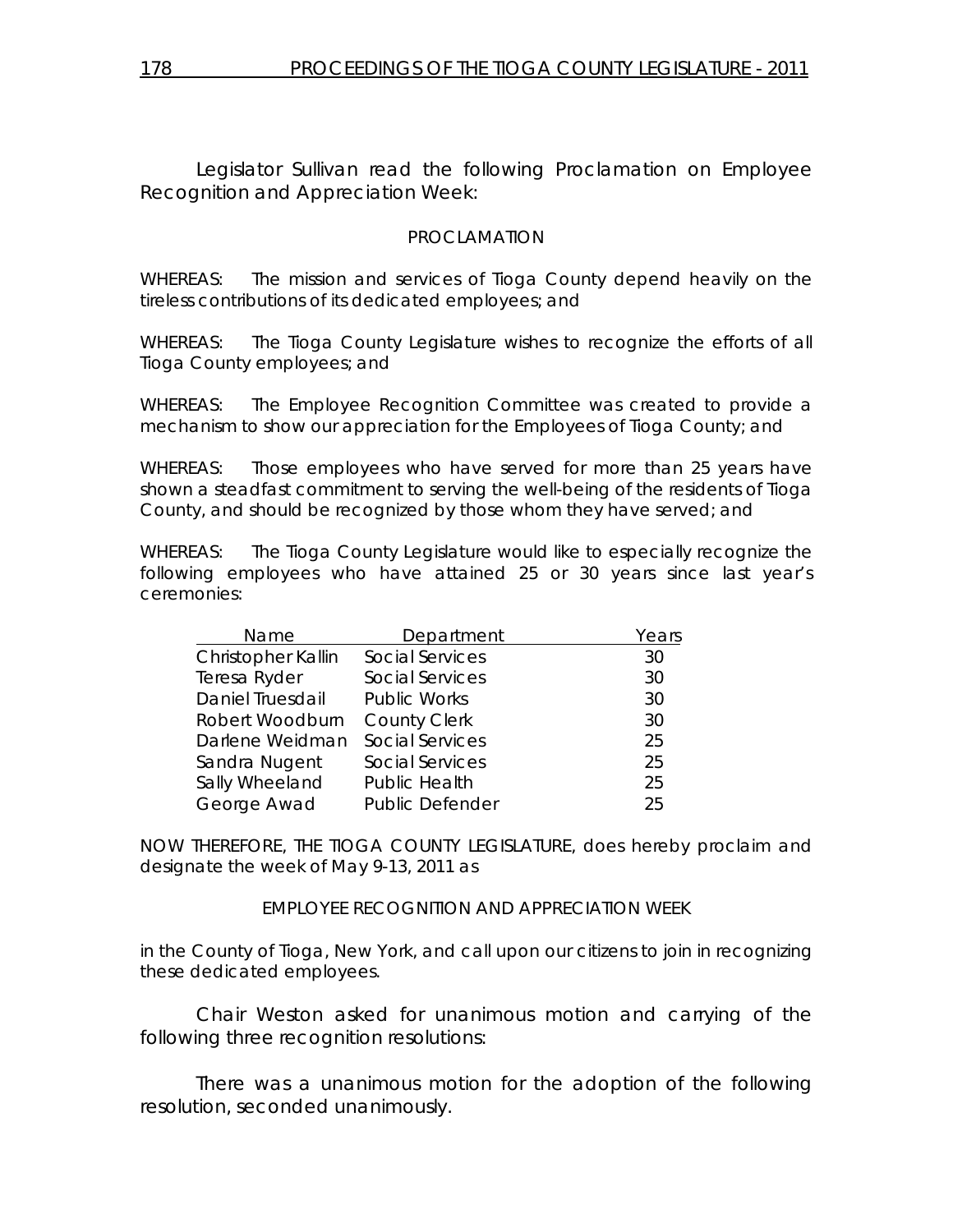REFERRED TO: HEALTH & HUMAN SERVICES

RESOLUTION NO. 114-11 *RECOGNITION OF JILL HELLENTHAL'S YEARS OF SERVICE SOCIAL SERVICES* 

WHEREAS: Jill Hellenthal began her career as a Clerk-Typist in the Income Maintenance Division on May 26, 1981, was promoted to Account Clerk-Typist in the Accounting Unit on August 6, 1984, promoted and returned to the Income Maintenance Division as Social Welfare Examiner on October 29, 1984, was promoted to Senior Social Welfare Examiner on August 21, 1986, was promoted to Principal Social Welfare Examiner on February 29, 1988 and finally, promoted to Head Social Welfare Examiner on October 6, 1997, the title she currently holds in the Employment and Transitional Supports Division; and

WHEREAS: Ms. Hellenthal has seen many changes within the Social Services Department in her 30 years with them and has grown with these changes; and

WHEREAS: Ms. Hellenthal will retire on June 11, 2011; now therefore be it

RESOLVED: That the Tioga County Legislature, on its own behalf, as well as on behalf of the citizens of Tioga County, express sincere gratitude and recognize Jill Hellenthal for her 30 years of service to Tioga County; and be it further

RESOLVED: That this resolution be spread upon the minutes of this meeting and a certified copy be presented to this outstanding employee, Jill Hellenthal.

ROLL CALL VOTE Unanimously Yes – Legislators Monell, Weston, Quinlan, Roberts, Sullivan, Hollenbeck, and Huttleston.

No – None.

Absent – Legislators McEwen and Sauerbrey.

RESOLUTION ADOPTED UNANIMOUSLY.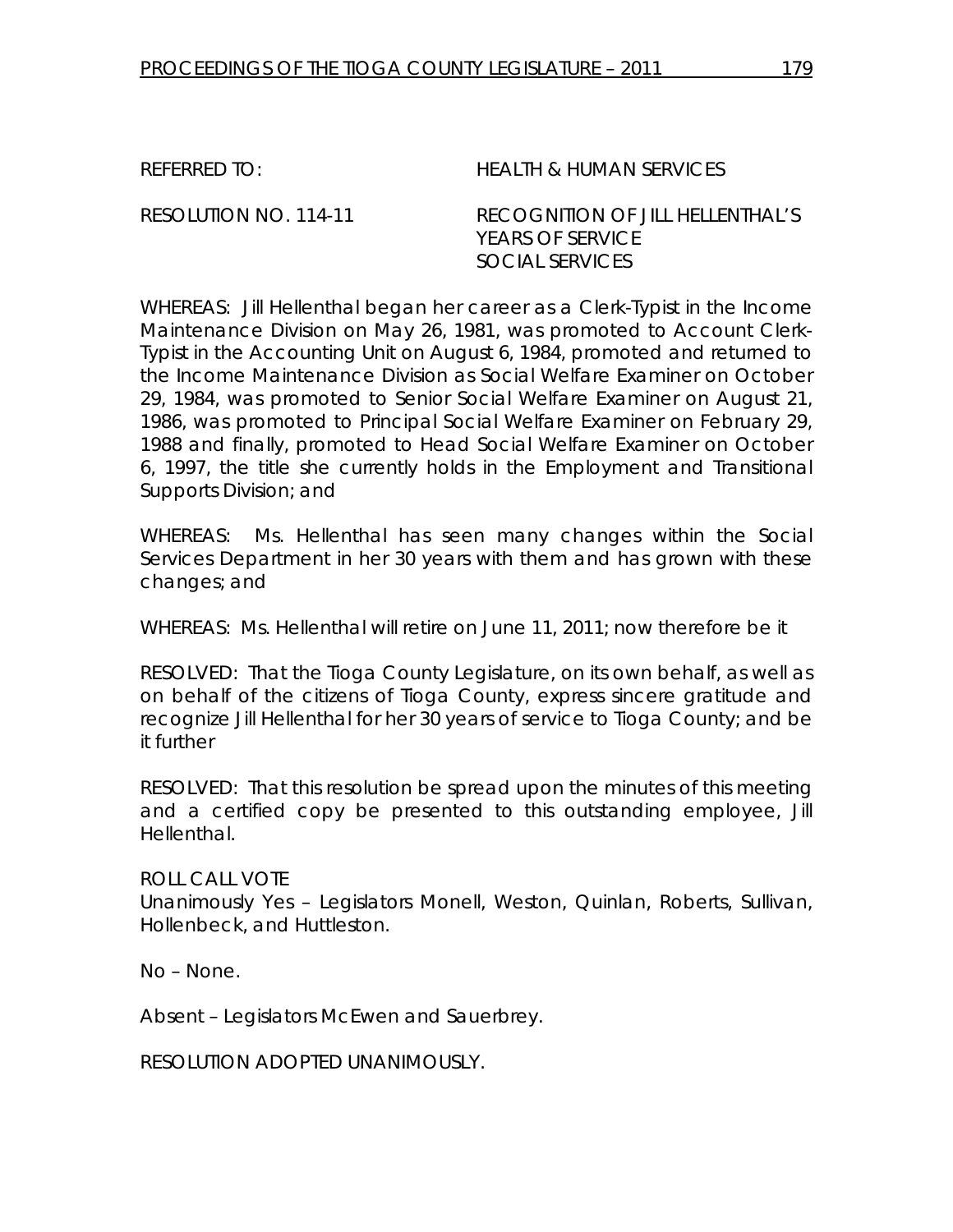There was a unanimous motion for the adoption of the following resolution, seconded unanimously.

REFERRED TO: PUBLIC WORKS

RESOLUTION NO. 115-11 *RESOLUTION RECOGNIZING GEORGE CRAVENS' 33 YEARS OF DEDICATED SERVICE TO TIOGA COUNTY* 

WHEREAS: George Craven was appointed to the position of Laborer through the CETA Program in 1977 and was hired permanent as an Engineering Aid a year later. In 2003 his title was changed to Engineering Technician; and

WHEREAS: George Craven has been extremely dedicated and loyal in the performance of his duties and responsibilities during the past 33 years to the Department of Public works. He has earned the respect of his colleagues and peers throughout Tioga County; and

WHEREAS: Mr. Craven will retire on June 10, 2011; therefore be it

RESOLVED: That the Tioga County Legislature, on its own behalf, as well as on behalf of the citizens of Tioga County, express sincere gratitude to George Craven for his 33 years of dedicated and loyal service to the residents of Tioga County; and be it further

RESOLVED: That this resolution be spread upon the minutes of this meeting and a certified copy be presented to this outstanding employee, George Craven.

ROLL CALL VOTE Unanimously Yes – Legislators Monell, Weston, Quinlan, Roberts, Sullivan, Hollenbeck, and Huttleston.

No – None.

Absent – Legislators McEwen and Sauerbrey.

RESOLUTION ADOPTED UNANIMOUSLY.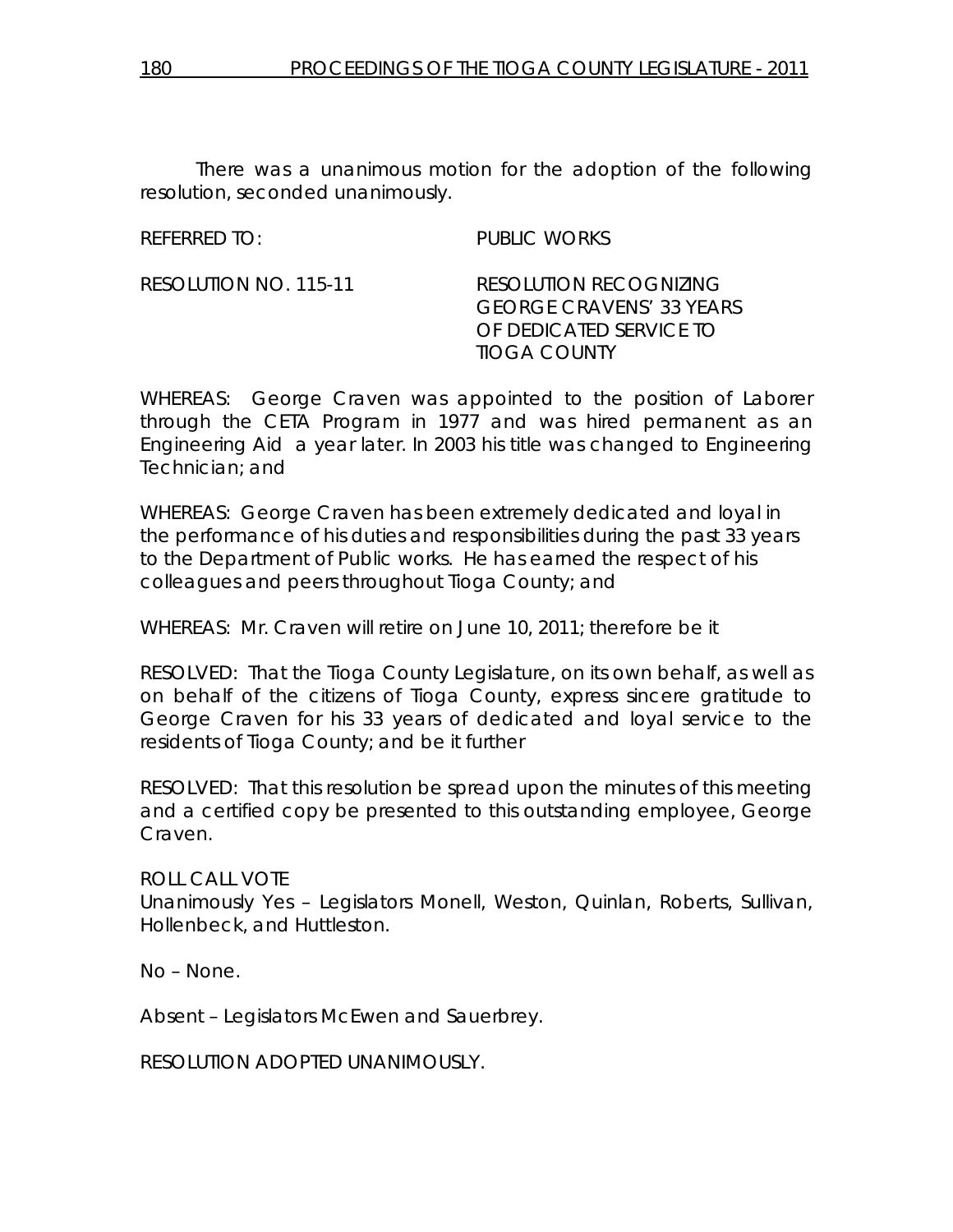There was a unanimous motion for the adoption of the following resolution, seconded unanimously.

REFERRED TO: HEALTH & HUMAN SERVICES

RESOLUTION NO. 116-11 *RECOGNITION OF SALLY FIEDLER'S YEARS OF SERVICE PUBLIC HEALTH* 

WHEREAS: Sally Fiedler began her career as a Typist in the Employment Unit at Social Services on July 26, 1988. She was promoted to Account Clerk-Typist in the Accounting Division on June 4, 1990 then promoted to Senior Account Clerk-Typist in the Accounting Division on August 19, 1991. Sally then transferred to Public Health on March 30, 1998 in her current role as Senior Account Clerk-Typist; and

WHEREAS: Ms. Fiedler has seen many changes within Tioga County in her 22 years and has grown with these changes; and

WHEREAS: Ms. Fiedler will retire on May 18, 2011; now therefore be it

RESOLVED: That the Tioga County Legislature, on its own behalf, as well as on behalf of the citizens of Tioga County, express sincere gratitude and recognize Sally Fiedler for her 22 years of service to Tioga County; and be it further

RESOLVED: That this resolution be spread upon the minutes of this meeting and a certified copy be presented to this outstanding employee, Sally Fiedler.

ROLL CALL VOTE Unanimously Yes – Legislators Monell, Weston, Quinlan, Roberts, Sullivan, Hollenbeck, and Huttleston.

No – None.

Absent – Legislators McEwen and Sauerbrey.

RESOLUTION ADOPTED UNANIMOUSLY.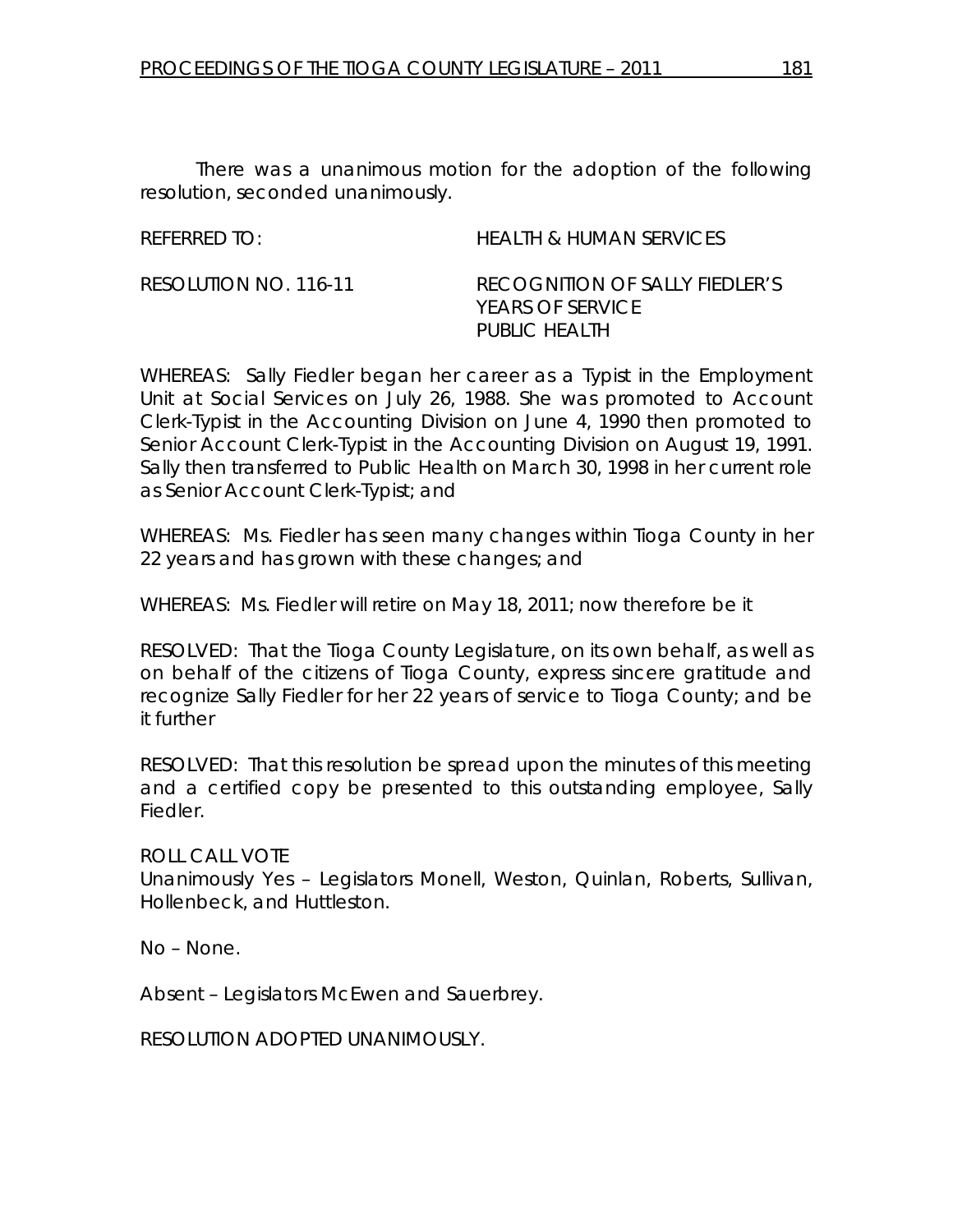Legislator Huttleston read and presented the recognition resolution on Jill Hellenthal.

 Legislator Huttleston spoke. "It is people like this and all the current employees that make Tioga County what it is. The big winners are not the Jill Hellenthal's and the people out there, the big winners are the people that we service in this County and do a good job for. I appreciate that as being a Legislator and I know that you do a good job because I get very few complaints. Most of the time I get nothing but good words that they are so pleased with the service that we do provide and I appreciate it. Jill we are going to miss you."

Jill Hellenthal spoke. "I will miss the people. I am tired of working."

 Shawn Yetter, Commissioner of Social Services, spoke. "It seems like we have been recognizing you so much lately that I am getting use to it. Actually Jill and I go back a long way and started our careers very much at the same time, and went through a lot of training together, and she has become a friend as well as a colleague and Dick you hit it right on the head when you talked about not getting many complaints. Jill is one of the key people responsible for making that happen, so hopefully after June 11 your phone will not be ringing off the hook.

"Jill has a way with the people that we serve that she has developed over the years to be extremely compassionate, yet fair, understanding of the needs of the department and the taxpayers while recognizing the critical nature of all of the programs that we provide. She has become an important piece of institutional knowledge at the department that when she walks out the door will be sorely missed and she has very big shoes to fill, but we wish her nothing but the greatest in her time of retirement. She has earned that very much. She is one of your employees who comes to work every day and really works her tail off. I speak on behalf of the department and of the county, and of the taxpayers, Jill thank you very much for that."

 The recognition resolutions for George Craven and Sally Fiedler are duly noted.

 Chair Weston announced that the following two Proclamations on Elder Abuse Prevention Month and Foster Care Recognition Month are being duly noted.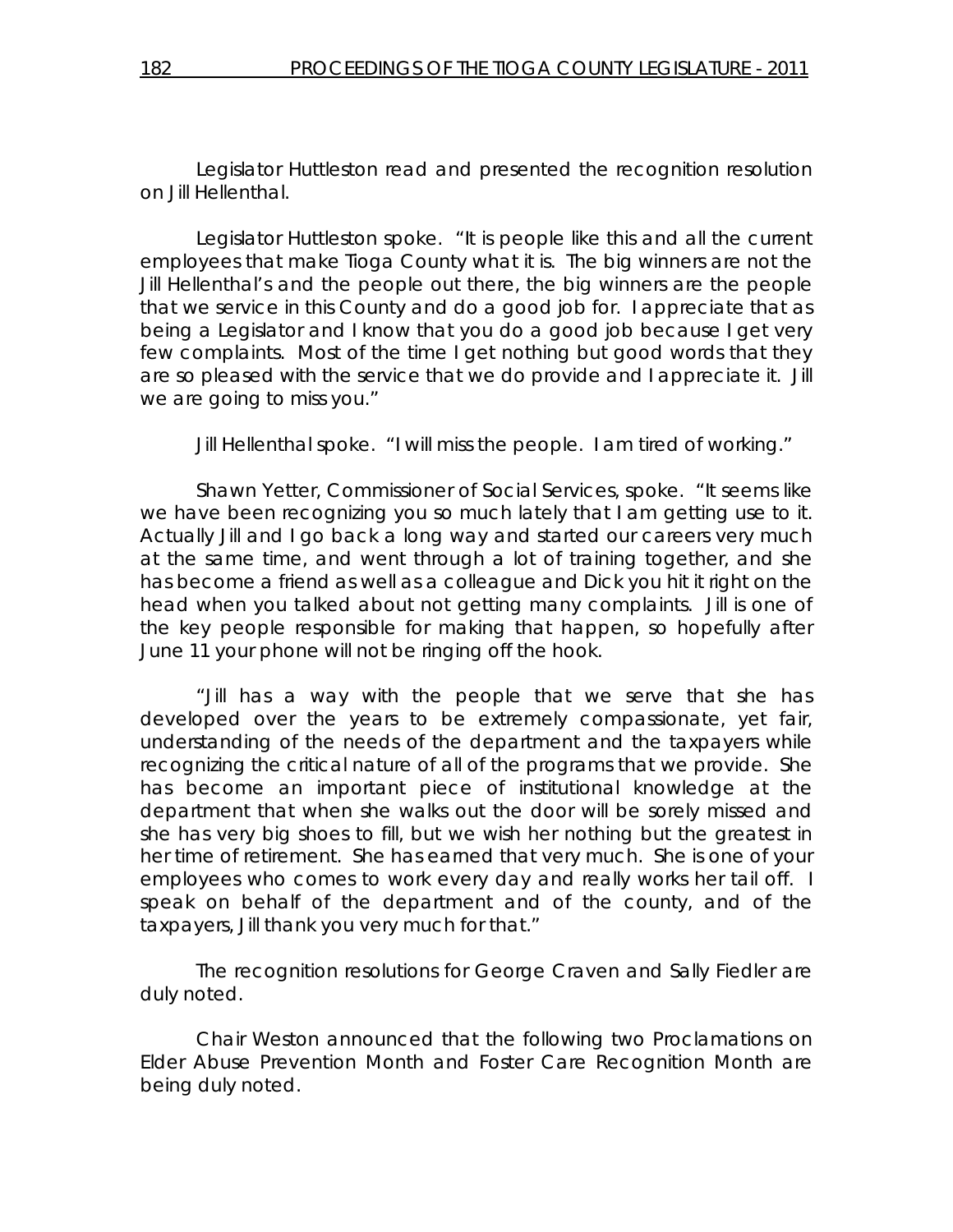WHEREAS: People who are elderly or have disabilities have contributed to the general welfare of Tioga County by helping to preserve customs, convictions, and traditions of many people from diverse backgrounds; and

WHEREAS: These residents are vital and integral members of our society and their wisdom and experience have enriched our lives; and

WHEREAS: The health and well-being of disabled and elderly people in our county should be one of our highest priorities and of concern to all Americans; and

WHEREAS: People who are elderly or have disabilities are among the most important resources of our county, and it is fitting that we recognize the need to protect their health, safety, and rights; and

WHEREAS: Abuse of the elderly and people with disabilities in domestic and institutional settings is a wide-spread problem, affecting hundreds of thousands of people across the country; and

WHEREAS: Elder abuse is underreported because the elderly who are being abused find it very difficult to tell anyone and are usually ashamed and sometimes afraid; and

WHEREAS: Elder abuse happens to men and women of all income levels, all cultural and ethnic groups, whether they are in good health or incapacitated in some way, in poor neighborhoods and in suburbia; and

WHEREAS: Many of the cases investigated by Adult Protective Services in New York involve self-neglect and it is our duty as citizens to reach out to people in need; now therefore

THE TIOGA COUNTY LEGISLATURE does hereby proclaim the month of May 2011 to be

Elder Abuse Prevention Month

in Tioga County, and urge all citizens to work together to help reduce abuse and neglect of people who are elderly or have disabilities.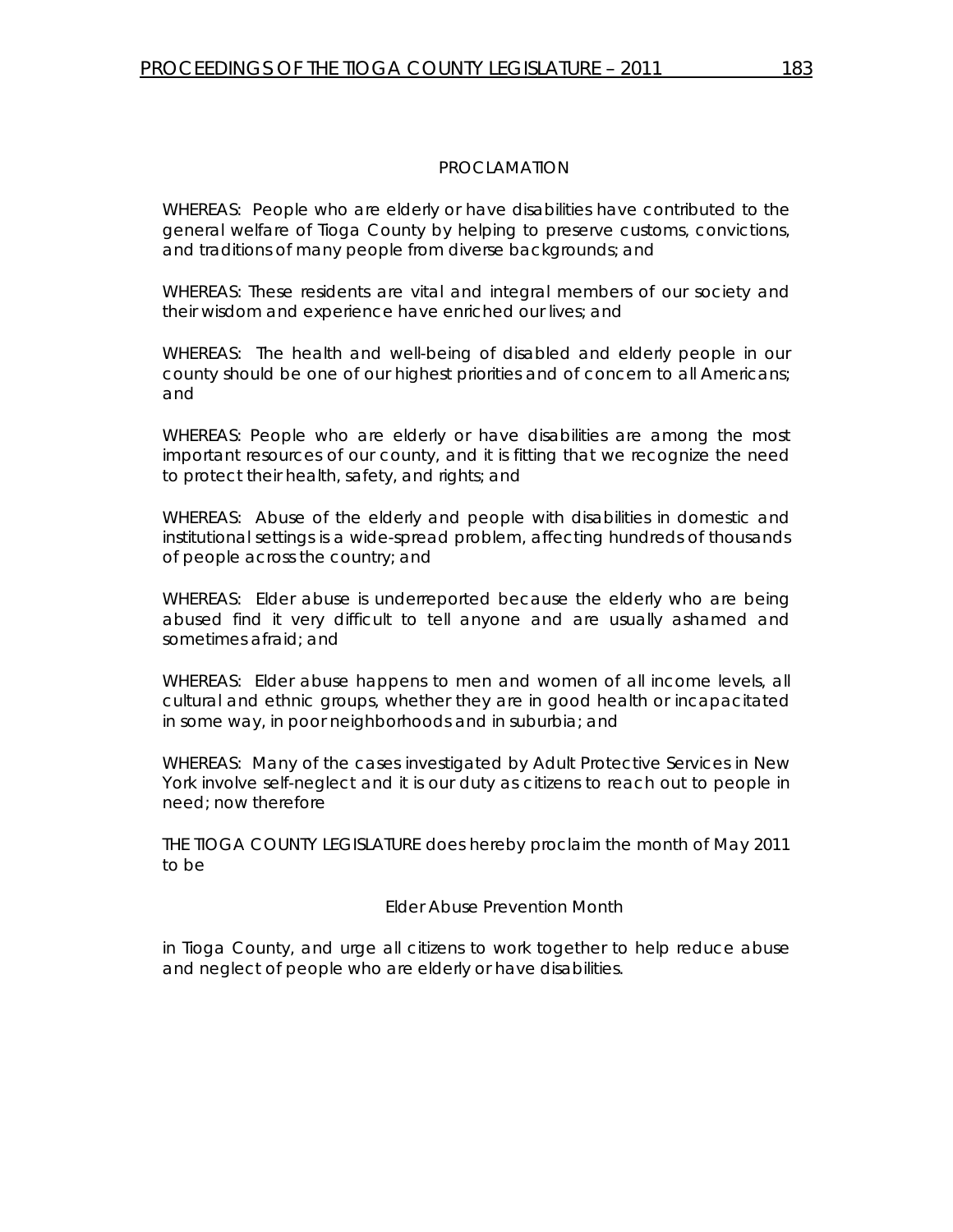WHEREAS: The Tioga County foster family serves as a source of love, identity, self-esteem and support for children in Tioga County; and

WHEREAS: There are 31 children in foster care in Tioga County, 18 of these children are in foster homes; and

WHEREAS: We have 20 certified foster homes, and 23 Glove House

Therapeutic foster homes in Tioga County; and

WHEREAS: Numerous public and private agencies work to increase the public's awareness of the needs of children in foster care, and the enduring and valuable contribution of foster parents; and

WHEREAS: It is appropriate to recognize all those who volunteer their talents and energies on behalf of children in foster care, the foster parents who serve these children and the professional staff dedicated to ensuring these children have a stable and safe foster family environment; now therefore

THE TIOGA COUNTY LEGISLATURE does hereby Proclaim May 2011 as

# **FOSTER CARE RECOGNITION MONTH**

in Tioga County and call upon all citizens, community agencies, religious organizations, medical facilities and businesses to increase their participation in our efforts to recognize foster parents in Tioga County.

 Legislator Huttleston read and presented the following Proclamations on Older American's Month/Senior Citizen's Day and Seniors of the Year to Jeff Thornton, Office of Aging Director and to Mr. and Mrs. George Penney, Senior Citizens of the year 2011.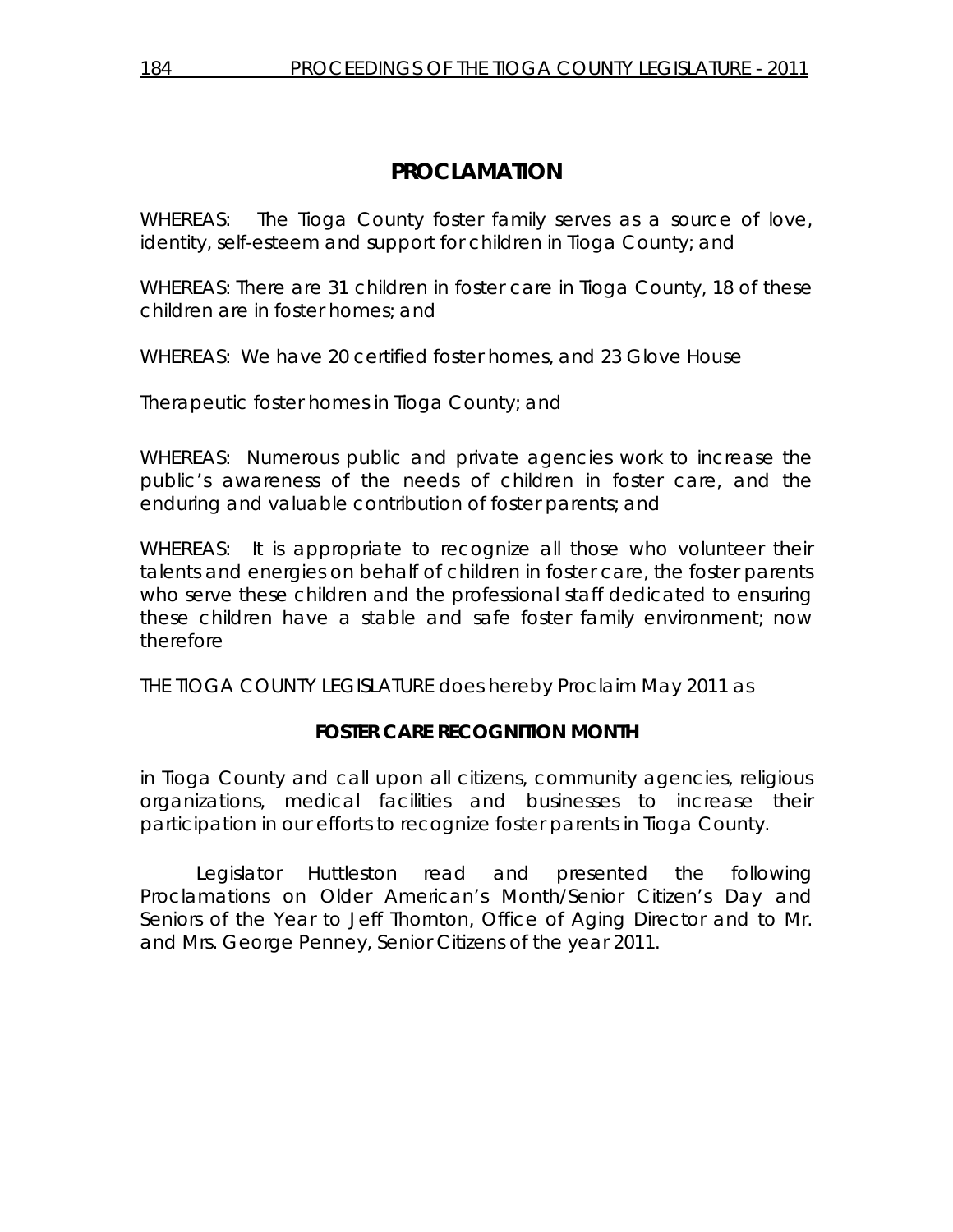WHEREAS: The citizens of Tioga County embrace the opportunity to support the goal of Older Americans Month, the annual observance that gives recognition to the immeasurable contributions made by older citizens throughout our County, State and Nation; and

WHEREAS: Today's seniors are living longer, healthier lives, remaining active in their communities, staying employed longer and often taking an active role in their communities; and

WHEREAS: Senior volunteers are actively involved in a variety of aging services programs, assisting in activities that help their peers maintain their independence; many senior citizens also play key roles in the lives of young people, as well as in a broad spectrum of community endeavors; and

WHEREAS: The more than nine thousand older Americans residing in Tioga County devote their time, energy and wisdom to making the communities throughout New York better places to live; their experiences, knowledge, skills and aspirations are vital to the continued progress of our State and its quality of life; and

WHEREAS: As America grows older, each community must strive to understand and address the evolving challenges and needs of our older citizens and the people who care for them; and

WHEREAS: Our society is dependent upon nurturing, support, and resources shared among generations, and benefits from our mutual efforts to meet the needs of America's older persons and those who love them; and

WHEREAS: It is especially fitting for the citizens of Tioga County to pay special tribute to seniors across this State, Nation and around the world in support of the special events and activities being held during the month of May; now therefore

THE TIOGA COUNTY LEGISLATURE, does hereby proclaim and designate May 2011 as

#### *OLDER AMERICANS' MONTH*

And May 18, 2011 as

#### *SENIOR CITIZENS' DAY*

in the County of Tioga, New York, and call upon our citizens to take the time to honor older citizens of Tioga County, especially our senior volunteers, for the contributions they have made and continue to make to our society.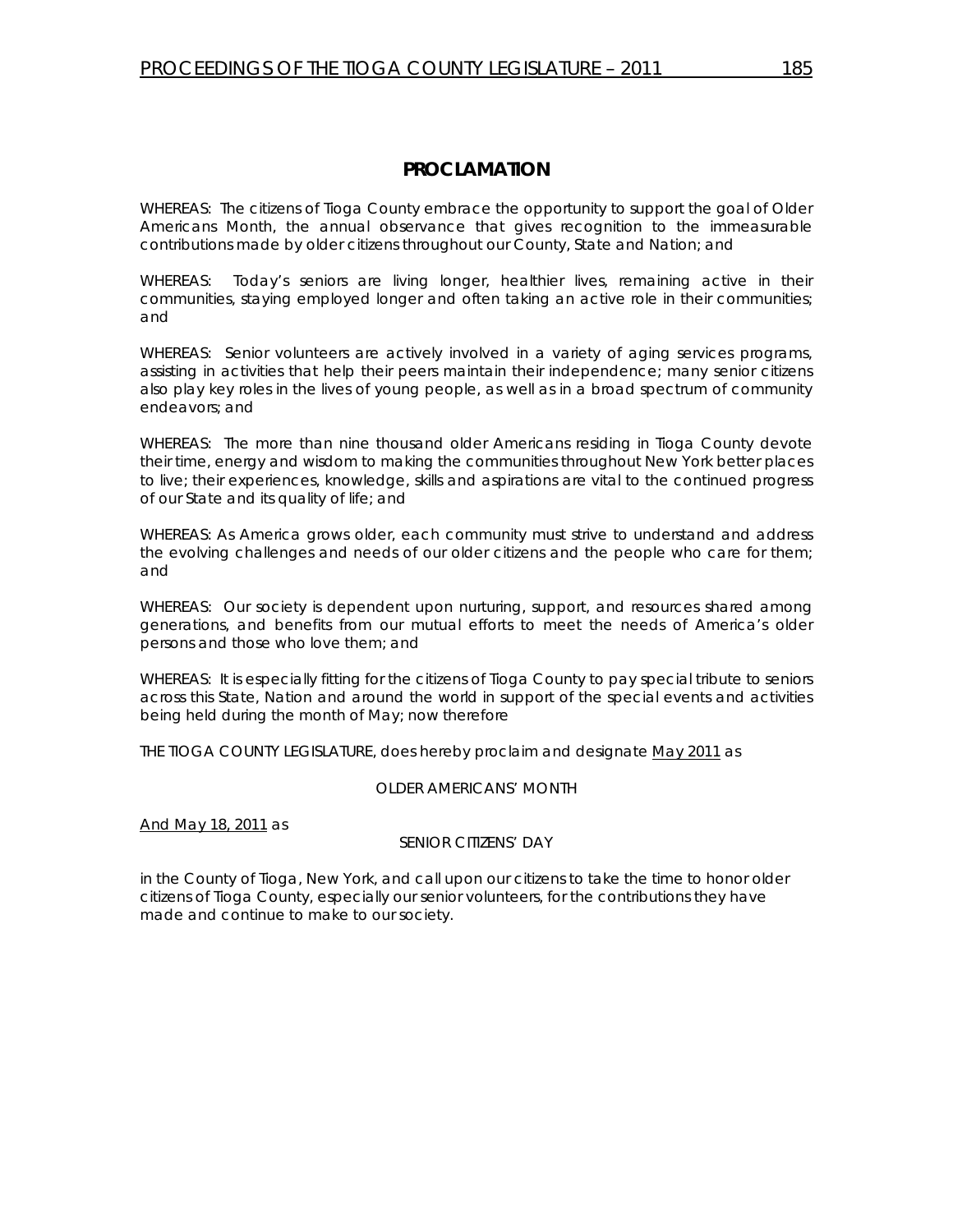WHEREAS: George "Lee" and Helen Penney have served as volunteers since moving to the area in 1964; and

WHEREAS: Lee and Helen Penney have been active in the Apalachin/Little Meadows Senior Citizens for many years and have alternated in the offices of president and secretary for the past several years; and

WHEREAS: Helen served as a Girl Scout trainer, leader, committee person and board member; and

WHEREAS: Helen has been a member of the American Association of University Women for fifty years, and a volunteer for the American Cancer Society, American Lung Association, and is now a member of the Garden Club; and

WHEREAS: Lee has served on the Owego Town Board and one term as County Legislator; and

WHEREAS: Lee was a member of the NYPENN Health Planning Council and a Village of Owego planning group; and

WHEREAS: When Lee opened a retail store in Owego he counseled a number of people on personal and financial matters; and

WHEREAS: Lee and Helen have sung in the Owego Community Chorus for forty years and in the Owego United Methodist Church choir for thirty years; and

WHEREAS: Lee and Helen Penney have solicited for the United Way, and as members of the Republican Committee have circulated petitions to place candidates on the ballot; and

WHEREAS: Lee and Helen Penny attend various county meetings in order to keep the public informed by writing a weekly column in a local newspaper; and

WHEREAS: Lee and Helen Penney have been selected as the 2011 Senior Citizens of the Year in Tioga County; now therefore

THE TIOGA COUNTY LEGISLATURE does hereby proclaim and designate May 18, 2011

#### *George "Lee" and Helen Penney Day*

In the County of Tioga, New York, and commend this observance to our citizens.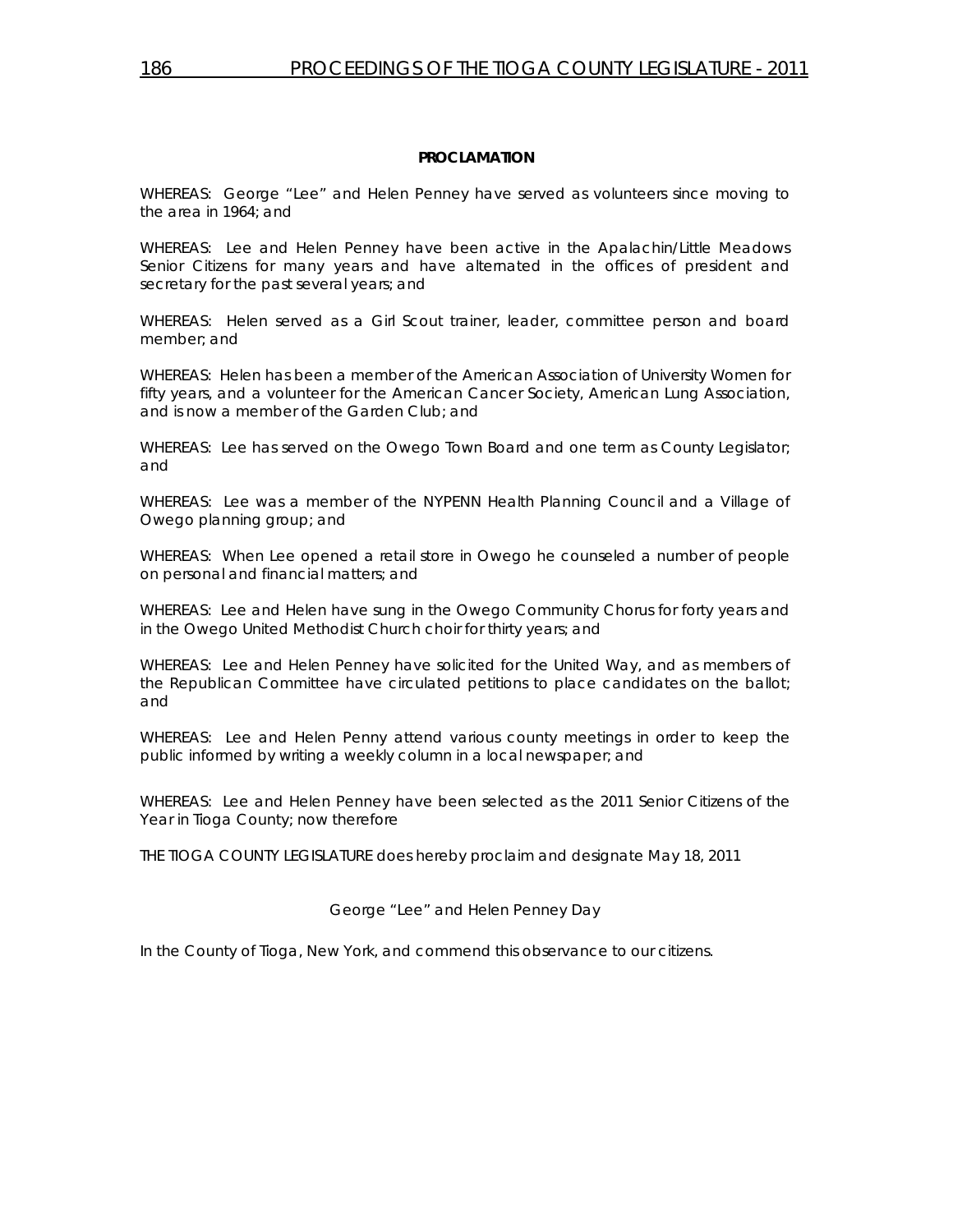Jeff Thornton, Office of Aging Director, spoke. It certainly is a pleasure to have George and Helen as the Senior Citizens of the year. It is a wonderful opportunity for us to celebrate the seniors that still do a great deal of things in their lives and for the county, so it is a wonderful opportunity for us to be able to say thank you to both of you, and it is going to be a wonderful day when we celebrate it at Tioga Opportunities."

 Helen Penney spoke. "My husband says every day is a day of challenge and opportunity. We would like to invite any of you who are free to do so, there is to be a luncheon at Countryside on Wednesday, May 18 and any of you are welcome to come. It has been a privilege to have been selected for this. There are many worthy other people too."

 George Penney spoke. "I would just like to say thank you for this honor. From the time that we first moved here we loved this community and believe it or not we love you all. Thank you very much."

 Chris Bonner had privilege of the floor. He spoke about his concerns regarding college students graduating and leaving the State due to high costs. He also expressed his concerns regarding road and bridge fund monies in Albany being used for other purposes.

The list of audited bills was submitted and is summarized as follows:

| Code  | <b>Description</b>                 | <b>Equipment Expense</b> |
|-------|------------------------------------|--------------------------|
| A1010 | Legislative Board                  | 845.37                   |
| A1165 | <b>District Attorney</b>           | 834.88                   |
| A1170 | <b>Public Defender</b>             | 2,118.74                 |
| A1172 | <b>Assigned Counsel</b>            | 34,256.38                |
| A1325 | Treasurer                          | 2,282.92                 |
| A1355 | Assessments                        | 2,160.00                 |
| A1362 | Tax Advertising and Expenses       | 3,635.03                 |
| A1410 | <b>County Clerk</b>                | 156.50                   |
| A1411 | Department of Motor Vehicles       | 301.60                   |
| A1420 | Law                                | 1,970.53                 |
| A1430 | Personnel                          | 1,375.07                 |
| A1450 | Elections                          | 259.65                   |
| A1460 | Records Management                 | 49.77                    |
| A1490 | <b>Public Works Administration</b> | 142.50                   |
| A1620 | <b>Buildings</b>                   | 46,547.52                |
| A1621 | <b>Buildings</b>                   | 11,869.43                |
|       |                                    |                          |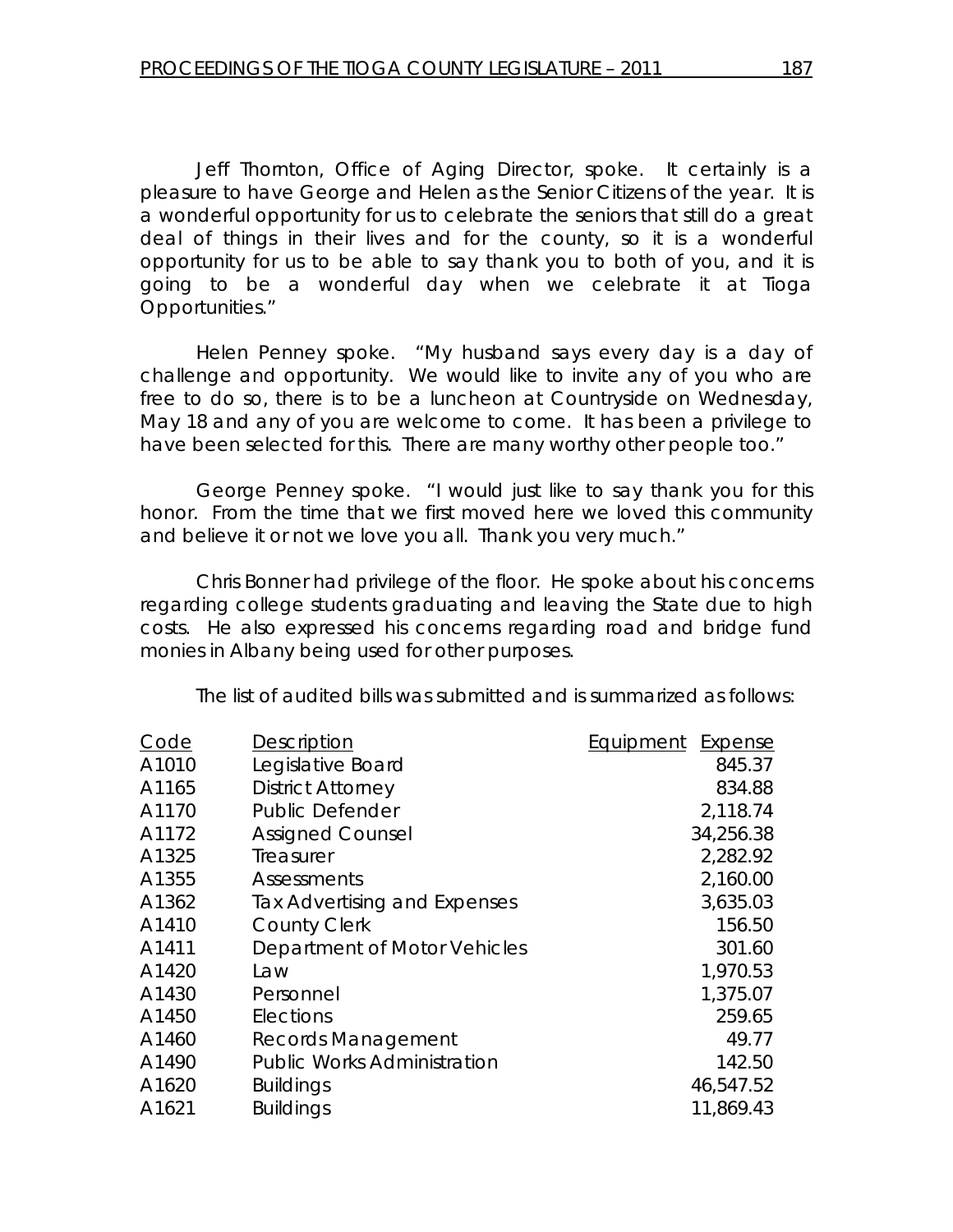| A1680                           | Information Technology                   |           | 12,098.96  |
|---------------------------------|------------------------------------------|-----------|------------|
| A2490                           | <b>Community College Tuition</b>         |           | 220,905.67 |
| A2960                           | <b>Education of Handicapped Children</b> |           | 356,183.11 |
| A3020                           | Public Safety Comm E911 System           | 49.00     | 2,992.70   |
| A3110                           | Sheriff                                  | 2,479.09  | 22,968.95  |
| A3140                           | Probation                                |           | 136.00     |
| A3146                           | Sex Offender Program                     |           | 8,766.67   |
| A3150                           | Jail                                     | 218.91    | 45,642.03  |
| A3315                           | Special Traffic Programs                 |           | 600.00     |
| A3410                           | Fire                                     |           | 4,203.36   |
| A3552                           | EMO Grant-SHSP C837970                   | 3,306.02  |            |
| A3640                           | <b>Emergency Mgmt Office</b>             |           | 621.24     |
| A4010                           | <b>Public Health Nursing</b>             |           | 47,121.48  |
| A4011                           | <b>Public Health Administration</b>      |           | 11,362.15  |
| A4012                           | <b>Public Health Education</b>           |           | 690.94     |
| A4042                           | <b>Rabies Control</b>                    |           | 4,399.30   |
| A4044                           | Early Intervention                       |           | 38,376.35  |
| A4053                           | Preventive/Primary Health Svcs           |           | 2,258.28   |
| A4054                           | <b>Preventive Dental Services</b>        |           | 810.26     |
| A4062                           | Pre-Natal Care and Assistance            |           | 669.68     |
| A4064                           | Managed Care-Dental Services             | 168.91    | 14,612.11  |
| A4070                           | <b>Disease Control</b>                   |           | 1,444.84   |
| A4090                           | <b>Environmental Health</b>              |           | 1,443.80   |
| A4210                           | <b>Alcohol and Drug Services</b>         |           | 2,119.37   |
| A4309                           | Mental Hygiene Co Admin                  | 318.00    | 7,360.24   |
| A4310                           | <b>Mental Health Clinic</b>              |           | 14,147.02  |
| A4315                           | <b>Mental Retardation</b>                |           | 4,077.00   |
| A4320                           | <b>Crisis Intervention Services</b>      |           | 2,160.75   |
| A4321                           | Intensive Case Management                |           | 1,425.25   |
| A6010                           | Social Services Administration           |           | 125,034.10 |
| A6141                           | <b>Energy Crisis Assistance Programs</b> |           | 33,126.25  |
| A6422                           | <b>Economic Development</b>              |           | 258.58     |
| A6510                           | Veterans' Service                        |           | 25.00      |
| A6610                           | Sealer Weights and Measures              |           | 70.08      |
| A8020                           | Planning                                 |           | 137.66     |
| A9060                           | <b>Health Insurance</b>                  |           | 1,596.82   |
| <b>SOLID WASTE FUND</b>         |                                          | 2,552.45  |            |
| <b>COUNTY ROAD FUND</b>         |                                          |           | 38,637.09  |
| <b>SPECIAL GRANT FUND</b>       |                                          | 13,311.14 |            |
| <b>CONSOLIDATED HEALTH FUND</b> |                                          | 70,939.19 |            |
| <b>CAPITAL FUND</b>             |                                          |           | 614,647.69 |
|                                 | <b>LIABILITY INSURANCE FUND</b>          |           | 464.00     |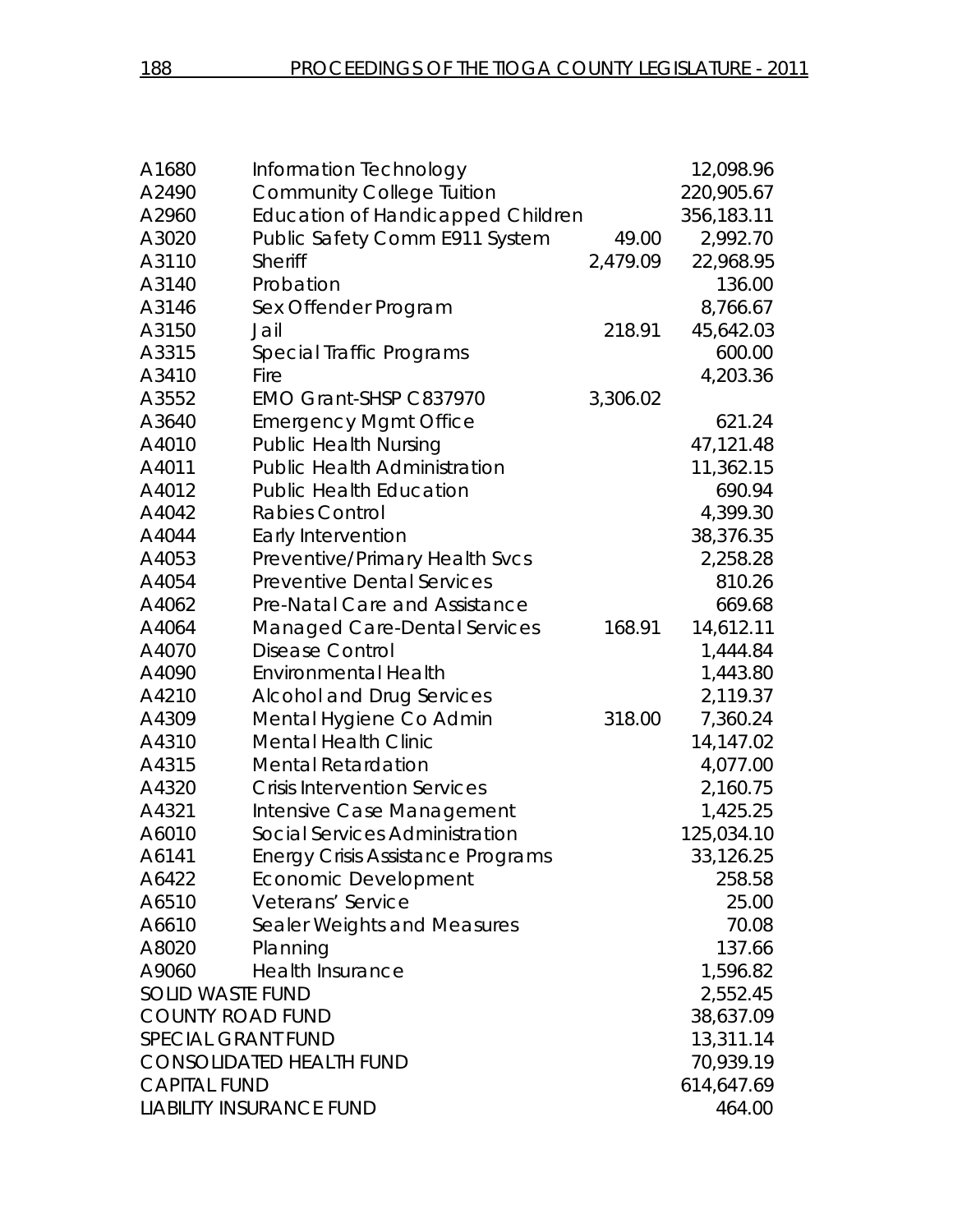WORKERS' COMP 64,883.05

GRAND TOTAL \$ 1,900,626.43

Legislator Roberts made a motion to approve the minutes of April 12, 21, and 29, 2011, seconded by Legislator Monell, and carried.

Committee meeting reports are on file in the Legislative Clerk's Office and may be procured there by any interested person.

 Legislator Hollenbeck moved for the adoption of the following resolution, seconded by Legislator Sullivan.

REFERRED TO: PERSONNEL COMMITTEE

RESOLUTION NO. 117–11 *ADOPT LOCAL LAW NO. 1 OF 2011* 

WHEREAS: A public hearing was held on May 5, 2011, following due notice thereof to consider the adoption of Local Law Introductory No. A of the Year 2011 A Local Law establishing the salary for the Offices of County Clerk and County Sheriff for the four year term of office commencing January 1, 2012 and continuing through and including December 31, 2015; and

WHEREAS: It is in the best interests of the residents of Tioga County to adopt such Local Law which will be Local Law No. 1 of 2011; therefore be it

RESOLVED: That the following Local Law be and hereby is adopted;

County of Tioga

Local Law No. 1 of the Year 2011.

A Local Law establishing the salary for the Offices of County Clerk and County Sheriff for the four year term of office commencing January 1, 2012 and continuing through and including December 31, 2015.

Be It Enacted by the Legislature of the County of Tioga as follows: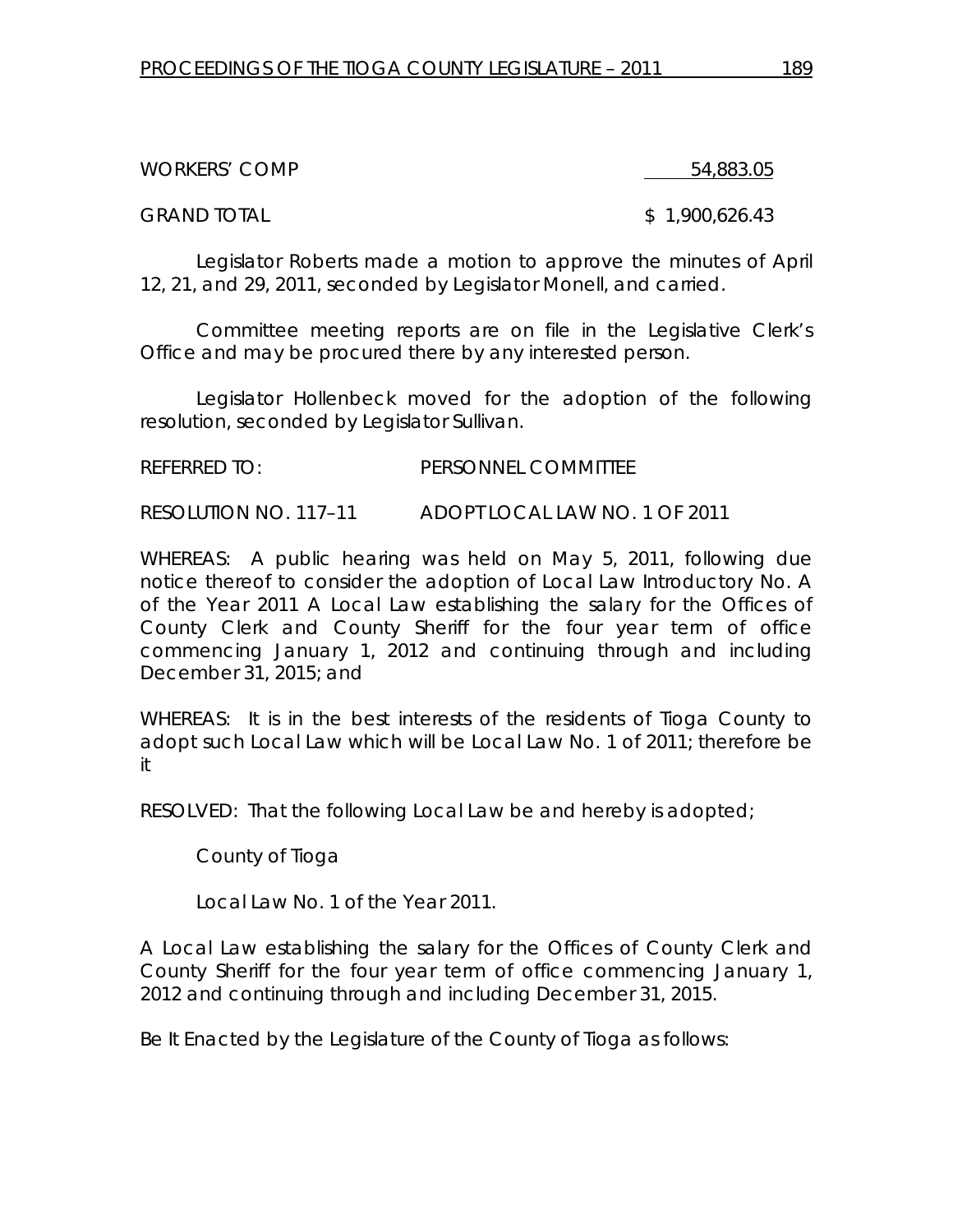# SECTION 1: PURPOSE

As set forth at Local Law No. 3 of 2003, the annual salary for the elected public offices of County Clerk and County Sheriff shall not be increased during a term of office.

Accordingly, it is the purpose and intent of this Local Law to establish the salary for the Offices of County Clerk and County Sheriff for the four-year term of office commencing January 1, 2012 and continuing through and including December 31, 2015.

## SECTION 2: ANNUAL SALARY

A) The annual salary for the Offices of County Clerk and County Sheriff for the term of office beginning January 1, 2012 and continuing through and including December 31, 2015 is hereby established as follows:

| 1. County Clerk   | \$61,000 |
|-------------------|----------|
| 2. County Sheriff | \$77,000 |

### SECTION 3: SEVERABILITY

If any clause, sentence, phrase, paragraph, subdivision, section, rule or part of this ordinance shall be adjudged by any Court or Agency of competent jurisdiction to be invalid, such judgment shall not affect, impair, or invalidate the remainder thereof, but shall be confined in its operation to the clause, sentence, phrase, paragraph, subdivision, section, rule or part thereof directly involved in the controversy in which such judgment shall have been rendered.

### SECTION 4: EFFECTIVE DATE

This Local law shall take effect January 1, 2012.

And be it further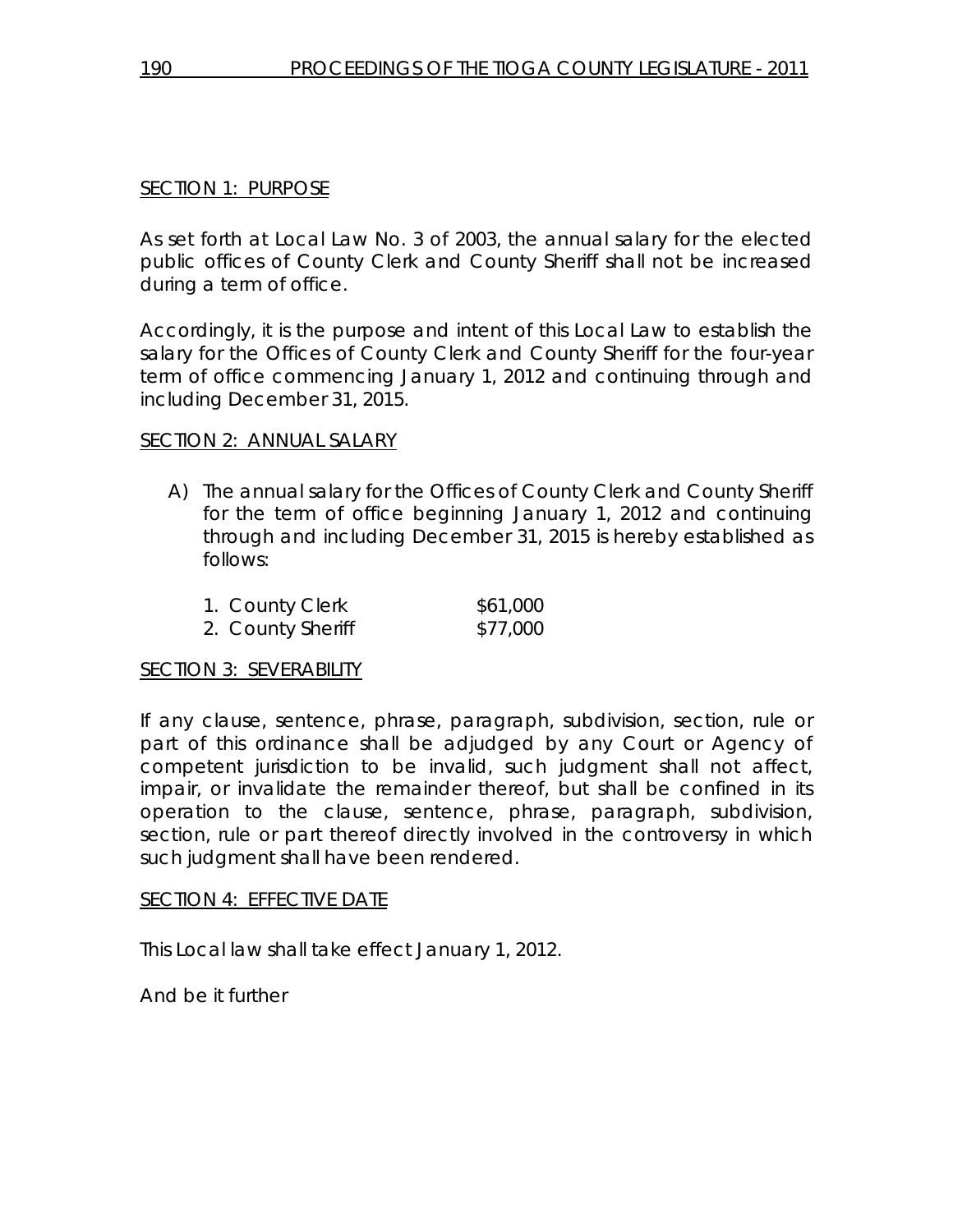RESOLVED: That the Clerk of the Legislature be and hereby is directed, pursuant to Local Law No. 4 of 1992, to cause to be published in the official newspapers of the County of Tioga a synopsis of such Local Law, such synopsis to be within ten days after adoption of the Local Law; and be it further

RESOLVED: That the Clerk of the Legislature be and hereby is directed within five days after adoption of such Local Law to cause the Local Law to be filed as required by the Municipal Home Rule Law Section 27.

#### ROLL CALL VOTE

Yes – Legislators Monell, Weston, Quinlan, Roberts, Sullivan, Hollenbeck, and Huttleston.

No –None.

Absent –Legislators McEwen and Sauerbrey.

RESOLUTION ADOPTED.

 Legislator Roberts moved for the adoption of the following resolution, seconded by Legislator Hollenbeck.

REFERRED TO: LEGISLATIVE WORKSESSION

RESOLUTION NO. 118–11 *ADOPT LOCAL LAW NO. 2 OF 2011* 

WHEREAS: A public hearing was held on May 5, 2011, following due notice thereof to consider the adoption of Local Law Introductory No. B of the Year 2011 A Local Law to establish the staggered terms of Tioga County Legislators in accordance with Local Law No. 2 of 1994; and

WHEREAS: It is in the best interests of the residents of Tioga County to adopt such Local Law which will be Local Law No. 2 of 2011; therefore be it

RESOLVED: That the following Local Law be and hereby is adopted;

County of Tioga

Local Law No. 2 of the Year 2011.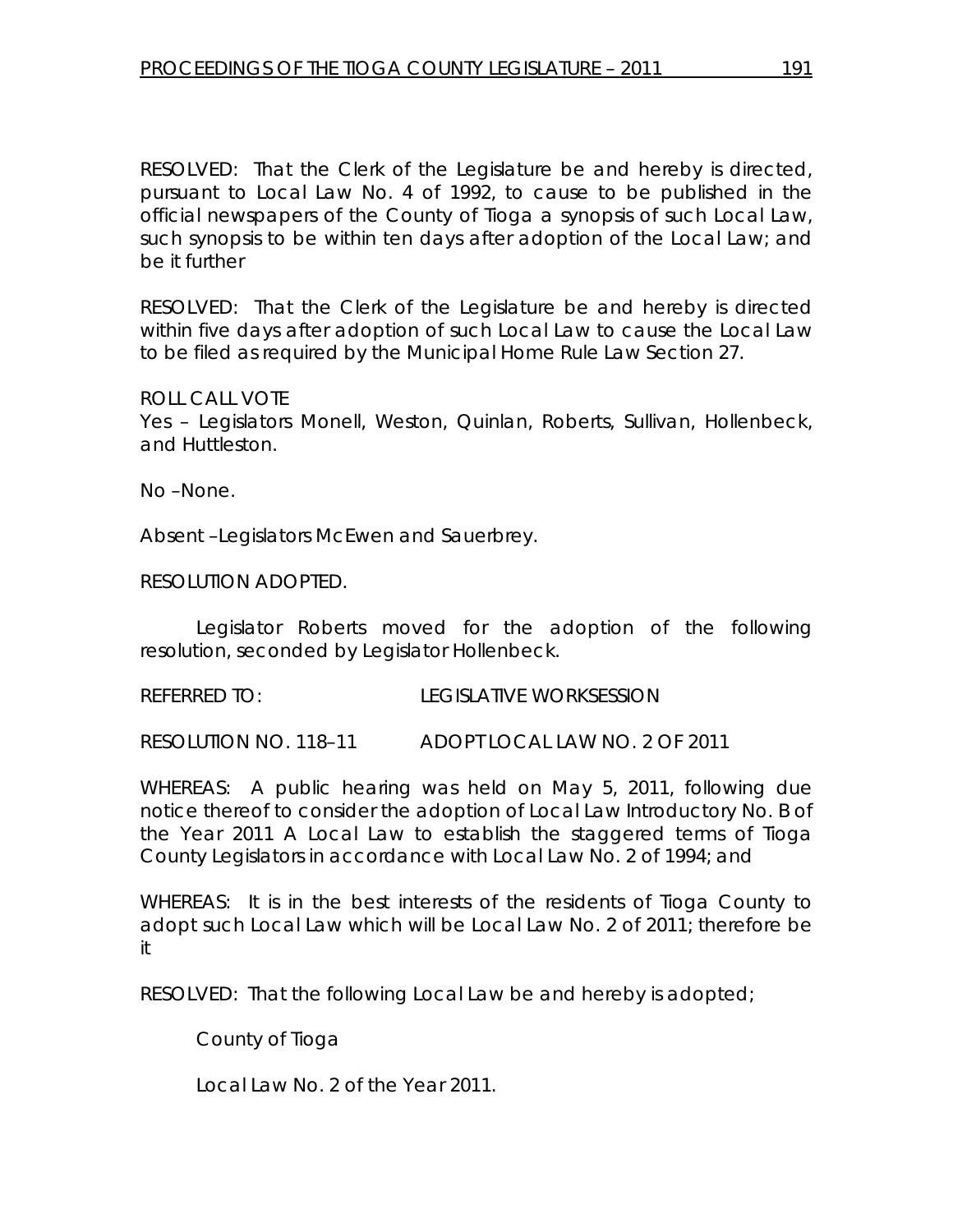A Local Law to establish the staggered terms of Tioga County Legislators in accordance with Local Law No. 2 of 1994.

Be It Enacted by the Legislature of the County of Tioga as follows:

# SECTION 1: TERMS OF OFFICE

Notwithstanding the provisions of any general, special or local law to the contrary, members of the Tioga County Legislature shall continue to be elected to staggered terms of three and four years over a ten year cycle as established in Local Law No. 2 of 1994.

# SECTION 2: STAGGERED TERMS OF OFFICE

- A. The seven County Legislative Districts shall be divided into two groups as follows:
	- 1. Group One shall consist of:
		- a. The representative from District No 1
		- b. The representative from District No 2
		- c. The representatives from District No. 4
		- d. The representative from District No. 5
	- 2. Group Two shall consist of:
		- a. The representative from District No. 3
		- b. The representative from District No. 6
		- c. The representatives from District No. 7
- B. The County Legislators elected from the County Legislative Districts included in Group One shall be elected for a term of four (4) years at the general election to be held in the year Two Thousand Eleven (2011) and shall be elected for a term of three (3) years at the general elections to be held Two Thousand Fifteen (2015) and Two Thousand Eighteen (2018).
- C. The County Legislators from the County Legislative Districts included in Group Two shall be elected for a term of three (3) years at the general elections to be held in the years Two Thousand Eleven (2011) and Two Thousand Fourteen (2014) and shall be elected for a term of four (4) years at the general election to be held in Two Thousand Seventeen (2017).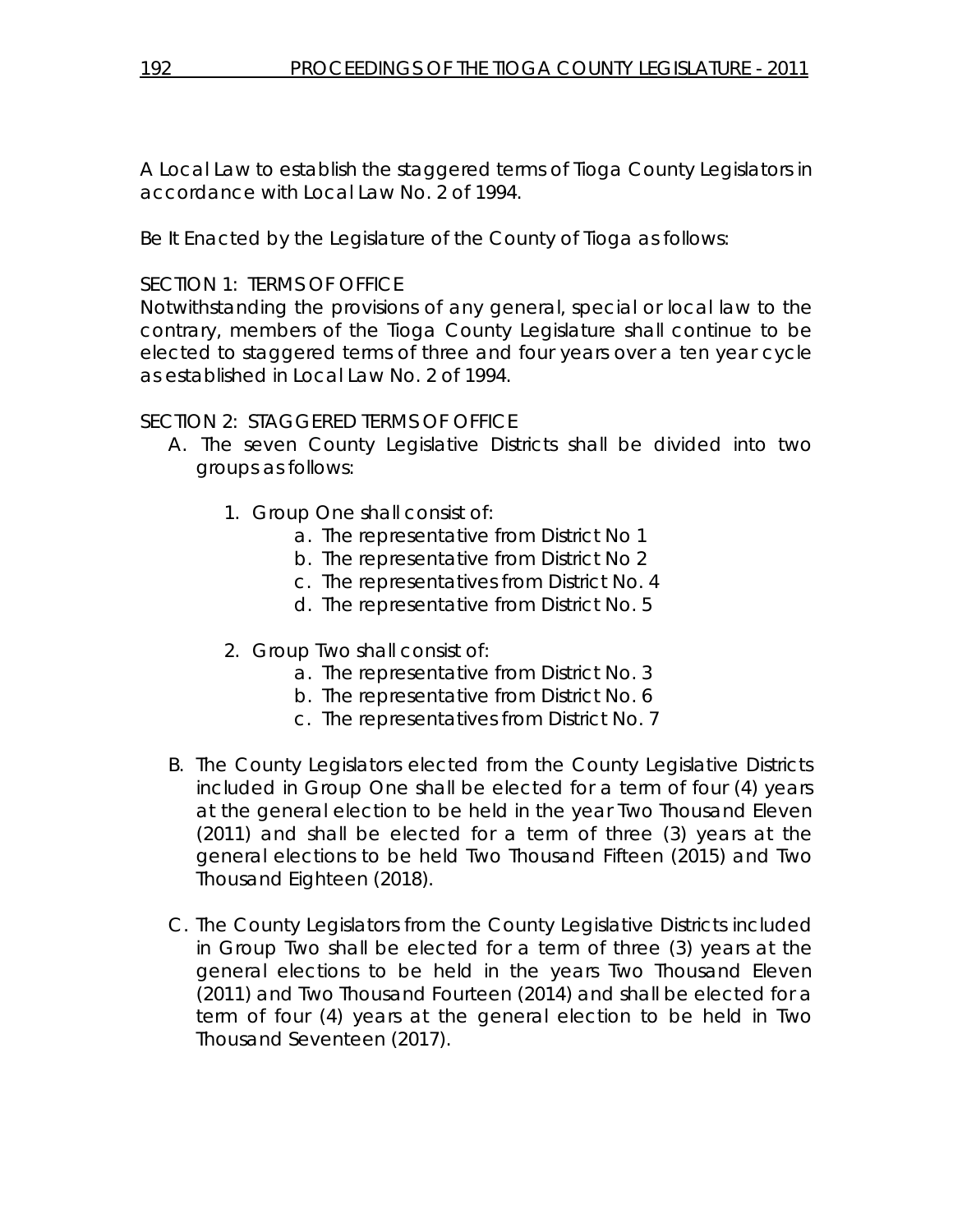D. Subject to reapportionment, if necessary, staggered terms shall be utilized in the general elections following succeeding federal decennial censuses.

### SECTION 3: COUNTY ATTORNEY

The term of office of the County Attorney shall be the same as the term of office of the Legislators in Group One.

#### SECTION 4: LEGISLATIVE CLERK

The term of office of the Legislative Clerk shall be the same as the term of office of the Legislators in Group One.

SECTION 5: BUDGET OFFICER The term of office of the Budget Officer shall be the same as the term of office of the Legislators in Group One.

SECTION 6: EFFECTIVE DATE This local law shall be effective on the date of adoption.

And be it further

RESOLVED: That the Clerk of the Legislature be and hereby is directed, pursuant to Local Law No. 4 of 1992, to cause to be published in the official newspapers of the County of Tioga a synopsis of such Local Law, such synopsis to be within ten days after adoption of the Local Law; and be it further

RESOLVED: That the Clerk of the Legislature be and hereby is directed within five days after adoption of such Local Law to cause the Local Law to be filed as required by the Municipal Home Rule Law Section 27.

ROLL CALL VOTE Yes – Legislators Monell, Weston, Quinlan, Roberts, Sullivan, Hollenbeck, and Huttleston.

No –None.

Absent –Legislators McEwen and Sauerbrey.

RESOLUTION ADOPTED.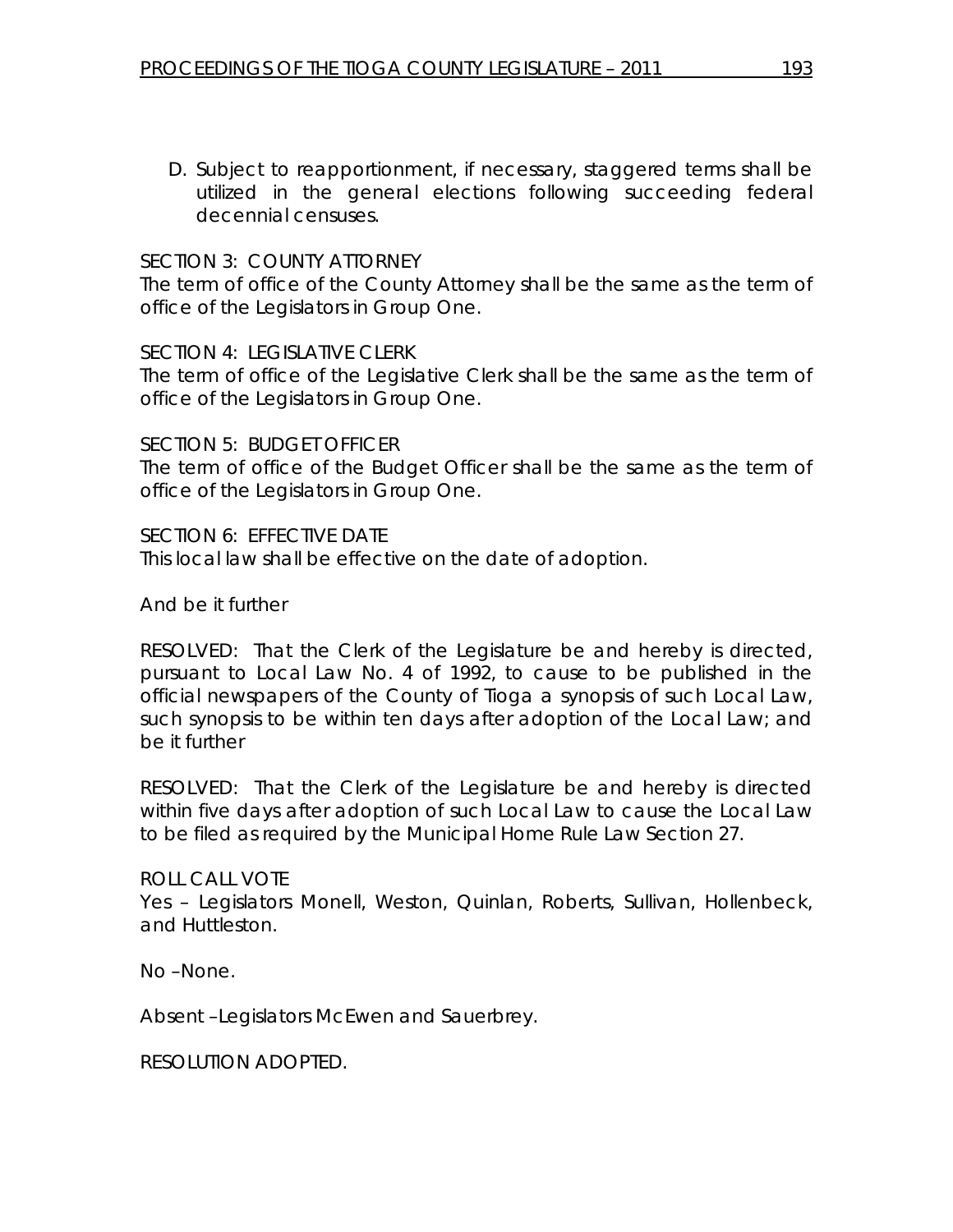Legislator Monell moved for the adoption of the following resolution, seconded by Legislator Hollenbeck.

REFERRED TO: LEGISLATIVE WORKSESSION

RESOLUTION NO. 119–11 *ADOPT LOCAL LAW NO. 3 OF 2011* 

WHEREAS: A public hearing was held on May 10, 2011, following due notice thereof to consider the adoption of Local Law Introductory No. C of the Year 2011 A Local Law reapportioning the Tioga County Legislature; and

WHEREAS: It is in the best interests of the residents of Tioga County to adopt such Local Law which will be Local Law No. 3 of 2011; therefore be it

RESOLVED: That the following Local Law be and hereby is adopted;

County of Tioga

Local Law No. 3 of the Year 2011.

A Local Law Reapportioning the Tioga County Legislature.

Be It Enacted by the Legislature of the County of Tioga as follows:

# SECTION 1:

Effective January 1, 2012 the Tioga County Legislature shall consist of nine members elected from seven Legislative Districts as follows:

DISTRICT 1: That portion of the Town of Owego on the north side of the Susquehanna River bounded and described as follows:

Beginning at the northeast corner of the Town of Owego; thence in a southerly direction along the boundary line between the Town of Owego and the County of Broome to a point in the center line of the Susquehanna River; thence in a westerly direction along the center line of the Susquehanna River to a point, said point being the intersection of the center line of the Susquehanna River and the easterly boundary of the Village of Owego; thence in a northerly direction along the easterly boundary of the Village of Owego to a point, said point being the intersection of the easterly boundary line of the Village of Owego and the center line of East Front Street; thence in an easterly direction along the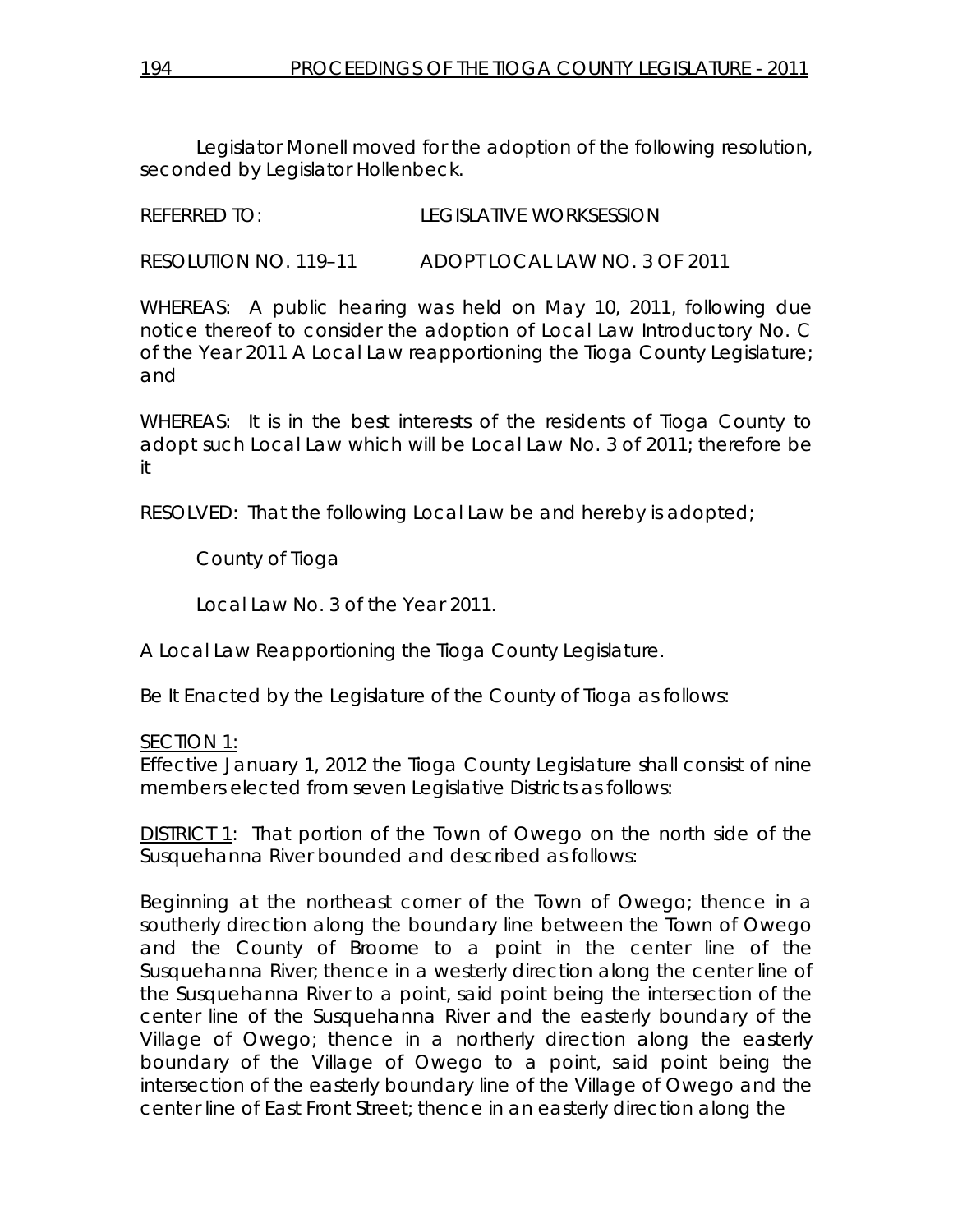center line of East Front Street to a point, said point being the intersection of the center line of East Front Street and the center line of Davis Hill Road; thence in a northerly direction along the center line of Davis Hill Road and Lisle Road to a point, said point being the intersection of the center line of Lisle Road and the center line of Patton Road; thence in an easterly direction along the center line of Patton Road and Welch Road to a point, said point being the intersection of the center line of Welch Road and the center line of East Beecher Hill Road; thence in a northerly and northeasterly direction along the center line of East Beecher Hill Road to a point, said point being the intersection of the center line of East Beecher Hill Road and the center line of Gaskill Road; thence in a northwesterly direction along the center line of Gaskill Road to a point, said point being the intersection of the center line of Gaskill Road and the center line of Pultz Hill Road as extended; thence in an easterly direction along the center line of Pultz Hill Road and the center line of Hollister Road to a point, said point being the intersection of the center line of Hollister Road and the center line of Lisle Road; thence in a northeasterly direction along the center line of Lisle Road to a point, said point being the intersection of the center line of Lisle Road and the northerly boundary of the Town of Owego; thence in an easterly direction along the northerly boundary of the Town of Owego to the northeast corner of the Town of Owego, the point and place of beginning.

POPULATION: 5444

REPRESENTATIVES: ONE

DISTRICT 2: That portion of the Town of Owego on the north side of the Susquehanna River, and the Village of Owego, bounded and described as follows:

Beginning at the southwest corner of the Village of Owego; thence in a northerly direction along the westerly boundary of the Village of Owego and the center line of the Owego Creek to a point, said point being the northwest corner of the Town of Owego; thence in an easterly direction along the northerly boundary of the Town of Owego to a point, said point being the intersection of the northerly boundary of the Town of Owego and the center line of Lisle Road; thence in a southwesterly direction along the center line of Lisle Road to a point, said point being the intersection of the center line of Lisle Road and the center line of Hollister Road; thence in a westerly direction along the center line of Hollister Road and the center line of Pultz Hill Road to a point, said point being the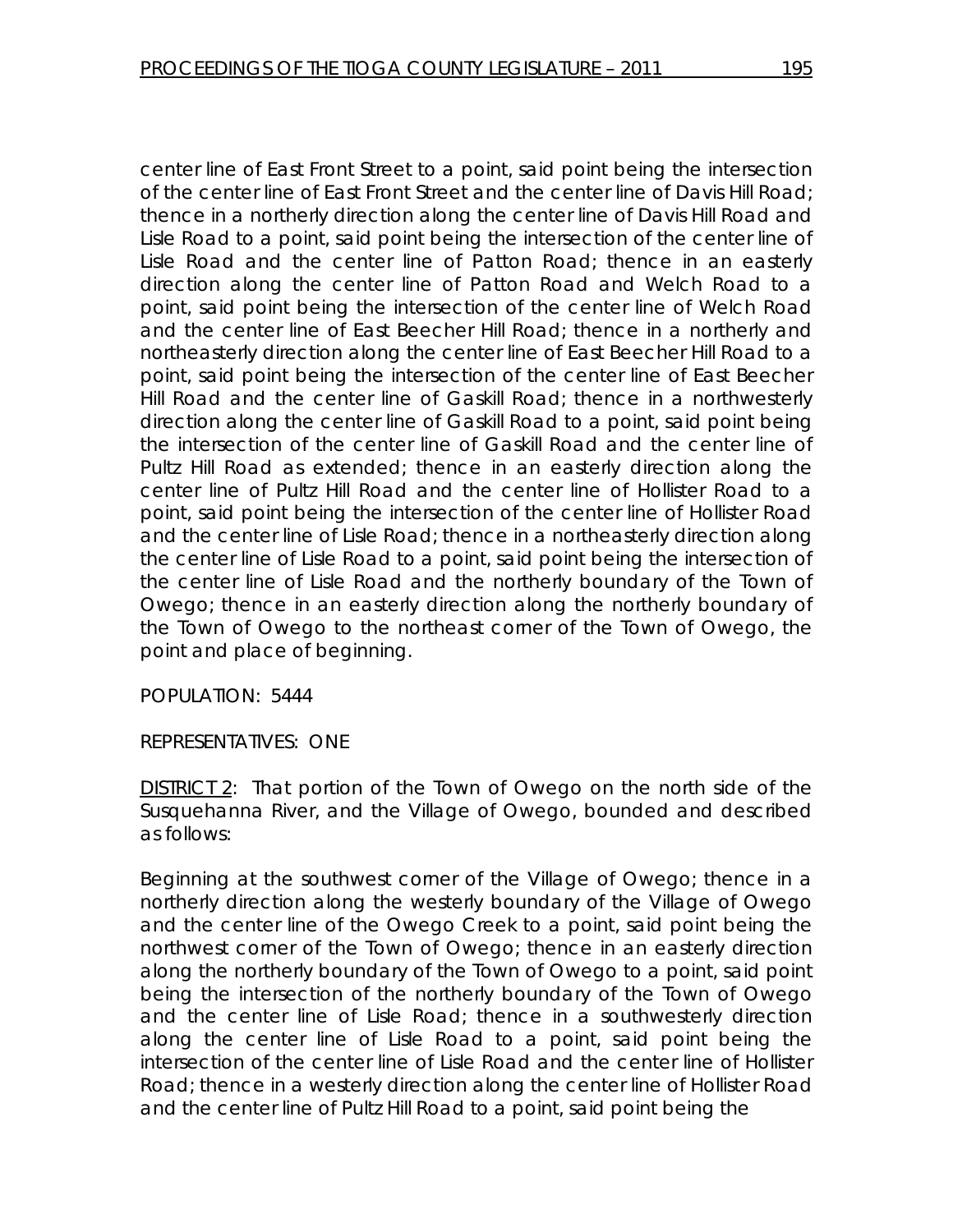intersection of the center line of Pultz Hill Road as extended and the center line of Gaskill Road; thence in a south easterly direction along the center line of Gaskill Road to a point, said point being the intersection of the center line of Gaskill Road and the center line of East Beecher Hill Road; thence in a southwesterly direction along the centerline of East Beecher Hill Road to a point, said point being the intersection of the center line of East Beecher Hill Road and the center line of Welch Road, as extended; thence in an easterly direction along the center line of Welch Road and Patton Road to a point, said point being the intersection of the center line of Patton Road, as extended, and the center line of Lisle Road; thence in a southerly direction along the center line of Lisle Road and Davis Hill Road, to a point, said point being the intersection of the center line of Davis Hill Road and the center line of East Front Street (said boundary also being the westerly boundary of Legislative District No. 1); thence in a westerly direction along the center line of East Front Street to a point, said point being the intersection of the center line of East Front Street and the easterly boundary of the Village of Owego; thence in a southerly direction along the easterly boundary of the Village of Owego to a point, said point being the southeast corner of the Village of Owego; thence in a southwesterly direction along the southerly boundary of the Village of Owego to the point or place of beginning.

POPULATION: 5515

REPRESENTATIVES: ONE

DISTRICT 3: That portion of the Town of Owego on the south side of the Susquehanna River, bounded and described as follows:

Beginning at a point on the easterly boundary of the Town of Owego, said point being the intersection of the easterly boundary of the Town of Owego and the center line of the Susquehanna River; thence in a southerly direction along the easterly boundary of the Town of Owego and the westerly boundary of Broome County to a point, said point being the southeast corner of the Town of Owego; thence in a westerly direction along the southerly boundary of the Town of Owego and the Pennsylvania Border to a point, said point being the intersection of the southerly boundary of the Town of Owego and the center line of Bolles Hill Road; thence in a northeasterly direction along the center line of Bolles Hill Road to a point, said point being the intersection of the center line of Bolles Hill Road and the center line of Gaylord Road; thence in a westerly direction along the center line of Gaylord Road to a point, said point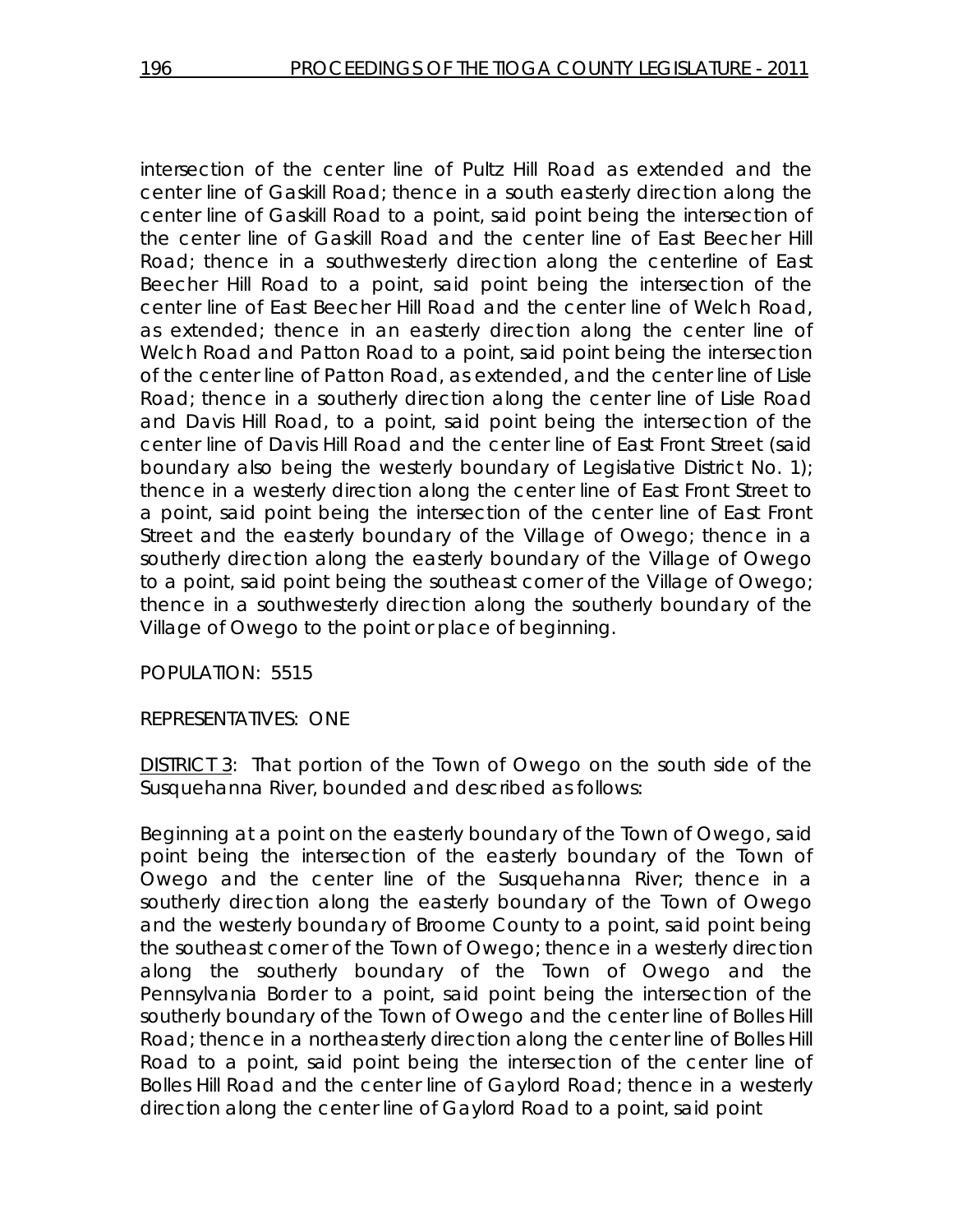being the intersection of the center line of Gaylord Road and the center line of Lillie Hill Road; thence in a westerly direction along the center line of Lillie Hill Road to a point, said point being the intersection of the center line of Lillie Hill Road as extended and the center line of Pennsylvania Avenue; thence in a northerly direction along the center line of Pennsylvania Avenue to a point, said point being the intersection of the center line of Pennsylvania Avenue and the center line of New Street; thence in a northerly direction along the center line of New Street to a point, said point being the intersection of the center line of New Street and the center line of West Main Street; thence in a westerly and northerly direction along the center line of West Main Street to a point, said point being the intersection of the center line of West Main Street and the center line of Watkins Avenue; thence in a westerly direction along said center line of Watkins Avenue to a point, said point being the intersection of the center line of Watkins Avenue and the center line of Holmes Avenue; thence northerly along said center line of Holmes Avenue to a point, said point being the intersection of the center line of Holmes Avenue and the center line of Hilton Road; thence easterly along the center line of Hilton Road to a point, said point being the intersection of the center line of Hilton Road and the center line of NYS Route 434; thence in a southeasterly direction along the center line of NYS Route 434 to a point, said point being the intersection of the center line of NYS Route 434 and the center line of the Apalachin Creek; thence in an easterly direction along the center line of the Apalachin Creek to a point, said point being the intersection of the center line of the Apalachin Creek as extended and the center line of the Susquehanna River; thence in an easterly direction along the center line of the Susquehanna River to the point or place of beginning.

POPULATION: 5439

REPRESENTATIVES: ONE

DISTRICT 4: That portion of the Town of Owego on the south side of the Susquehanna River, and two additional Towns, bounded and described as follows:

(A) That portion of the Town on the south side of the Susquehanna River, bounded and described as follows: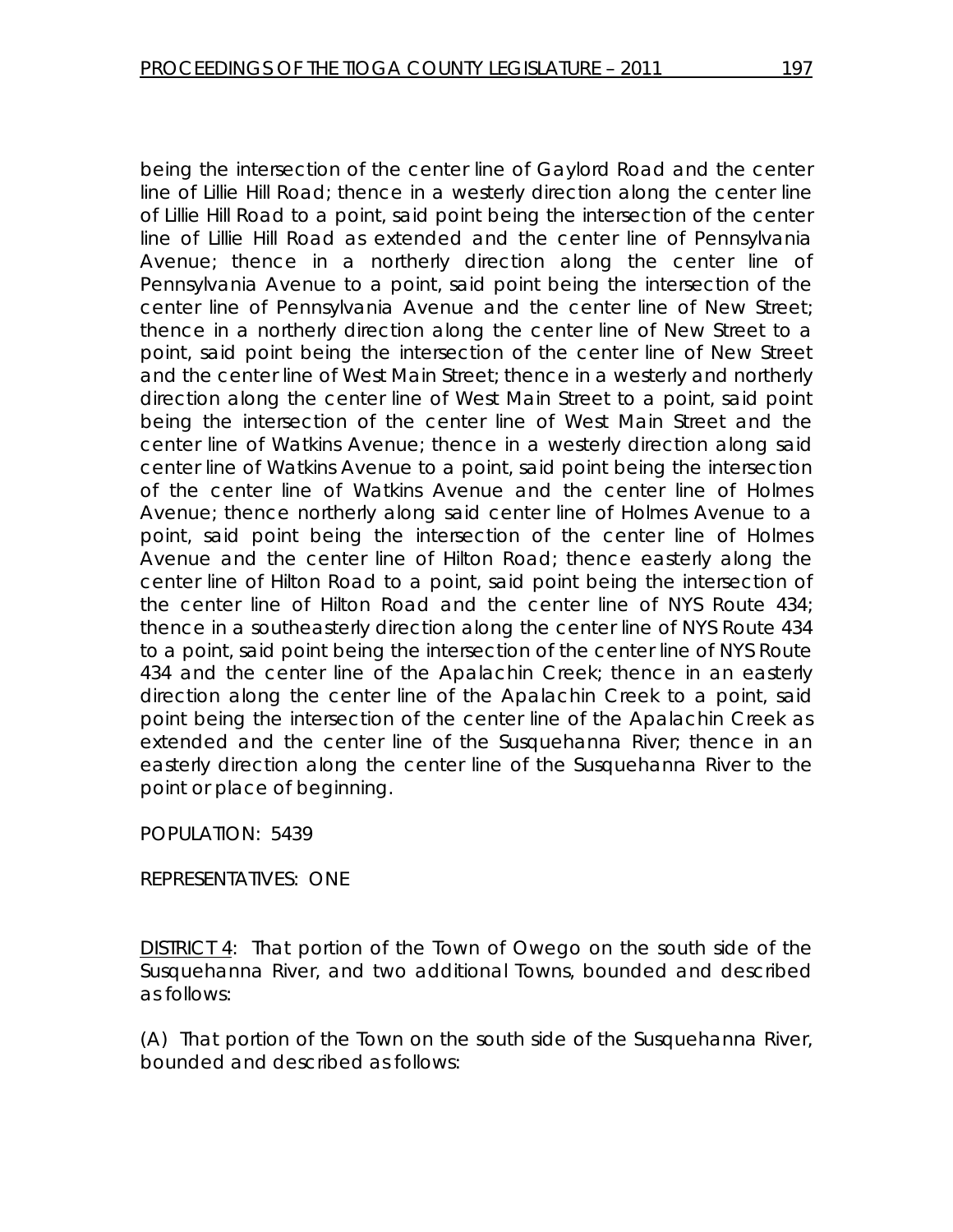Beginning at a point, said point being the intersection of the southerly boundary of the Town of Owego (on the Pennsylvania Border) and the center line of Bolles Hill Road; thence in a northeasterly direction along the center line of Bolles Hill Road to a point, said point being the intersection of the center line of Bolles Hill Road and the center line of Gaylord Road as extended; thence in a westerly direction along the center line of Gaylord Road to a point, said point being the intersection of Gaylord Road as extended and the center line of Lillie Hill Road; thence in a westerly direction along the center line of Lillie Hill Road to a point, said point being the intersection of the centerline of Lillie Hill Road as extended and the center line of Pennsylvania Avenue; thence in a northerly direction along the center line of Pennsylvania Avenue to a point, said point being the intersection of the center line of Pennsylvania Avenue and the center line of New Street; thence in a northerly direction along the center line of New Street to a point, said point being the intersection of the center line of New Street and the center line of West Main Street; thence in a westerly and northerly direction along the center line of West Main Street to a point, said point being the intersection of the center line of West Main Street and the center line of Watkins Avenue; thence in a westerly direction along the center line of Watkins Avenue to a point, said point being the intersection of the center line of Watkins Avenue and the center line of Holmes Avenue; thence northerly along the center line of Holmes Avenue to a point, said point being the intersection of the center line of Holmes Avenue and the center line of Hilton Road; thence easterly along said center line of Hilton Road to a point, said point being the intersection of the center line of Hilton Road and the center line of NYS Route 434; thence in a southeasterly direction along the center line of NYS Route 434 to a point, said point being the intersection of the center line of NYS Route 434 and the center line of the Apalachin Creek; thence in an easterly direction along the center line of the Apalachin Creek as extended to a point, said point being the intersection of the center line of the Apalachin Creek as extended and the center line of the Susquehanna River; thence in a northerly and westerly direction along the center line of the Susquehanna River to a point on the easterly boundary of the Village of Owego; thence in a southerly direction along the easterly boundary of the Village of Owego to a point, said point being the southeast corner of the Village of Owego; thence in a southwesterly direction along the southerly boundary of the Village of Owego to a point, said point being the southwest corner of the Village of Owego; thence in a northerly direction along the westerly boundary of the Village of Owego to a point, said point being the intersection of the westerly boundary of the Village of Owego and the center line of the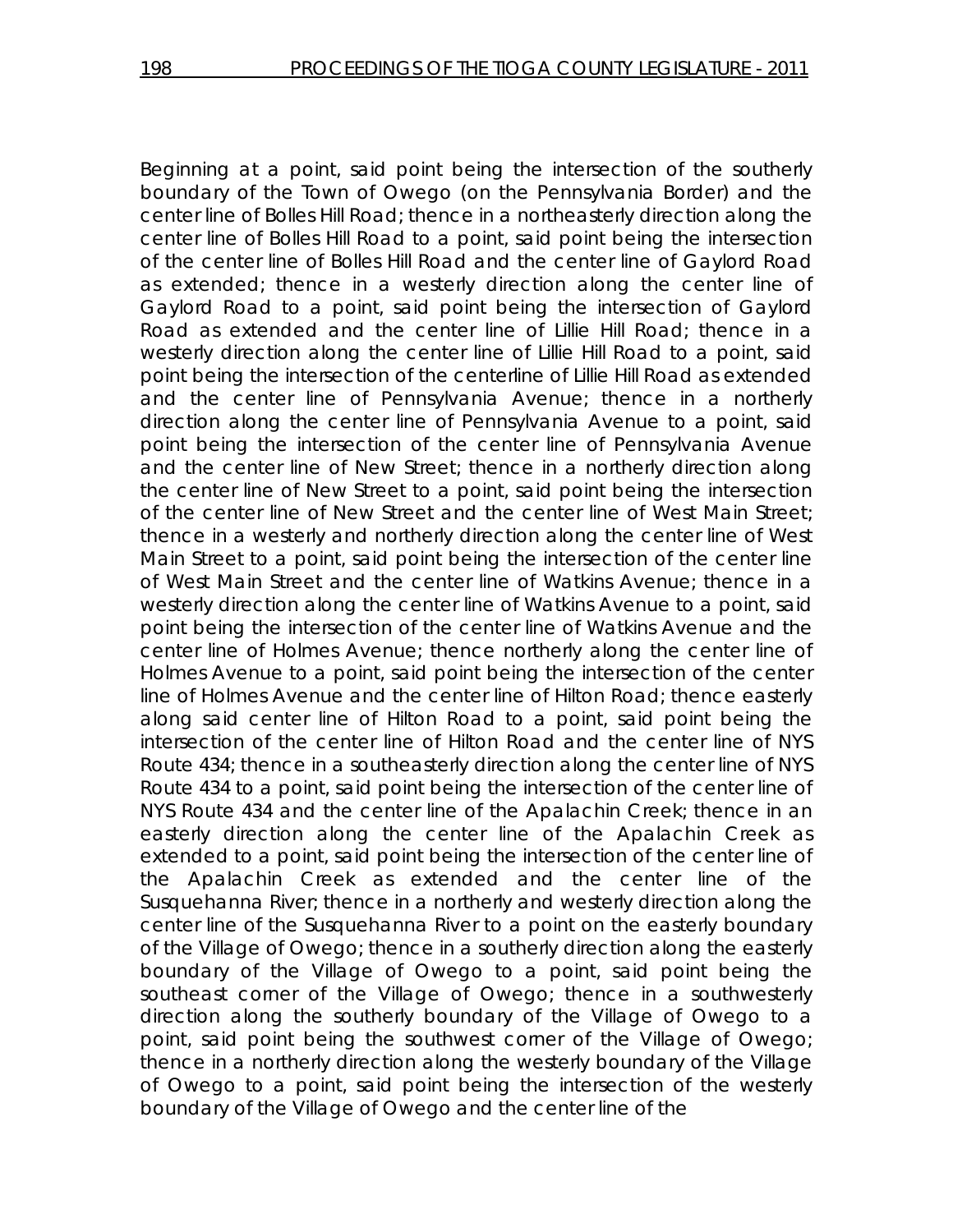Susquehanna River; thence in a westerly direction along the center line of the Susquehanna River to a point, said point being the intersection of the center line of the Susquehanna River and the westerly boundary of the Town of Owego; thence in a southerly direction along the westerly boundary of the Town of Owego to a point on the Pennsylvania Border, said point being the southwest corner of the Town of Owego; thence in an easterly direction and along the southerly boundary of the Town of Owego and the Pennsylvania Border to a point, said point being the intersection of the southerly Boundary of the Town of Owego (and the Pennsylvania Border) and the center line of Bolles Hill Road, the point or place of beginning.

- (B) All of the Town of Nichols.
- (C) All of the Town of Tioga.

POPULATION: 10879

REPRESENTATIVES: TWO, no more than one of whom shall reside in the same Town.

DISTRICT 5: That portion of the Town of Barton and the Village of Waverly, bounded and described as follows:

(A) The Village of Waverly.

(B) That portion of the Town of Barton, bounded and described as follows:

Beginning at the southwest corner of the Town of Barton; thence in a northerly direction along the westerly boundary of the Town of Barton and the easterly boundary of the County of Chemung to a point, said point being the intersection of the westerly boundary of the Town of Barton and the center line of Camptown Road; thence in an easterly direction along the center line of Camptown Road to a point, said point being the intersection of the center line of Camptown Road and the center line of NYS Highway 34; thence in a northerly direction along the center line of NYS Highway 34 approximately 420 feet to a point, said point being the intersection of the center line of NYS Highway 34 and an unnamed creek; thence in a southerly and easterly direction along the center line of said unnamed creek to a point, said point being the intersection of the center line of the unnamed creek and the centerline of Ranch Road; thence in a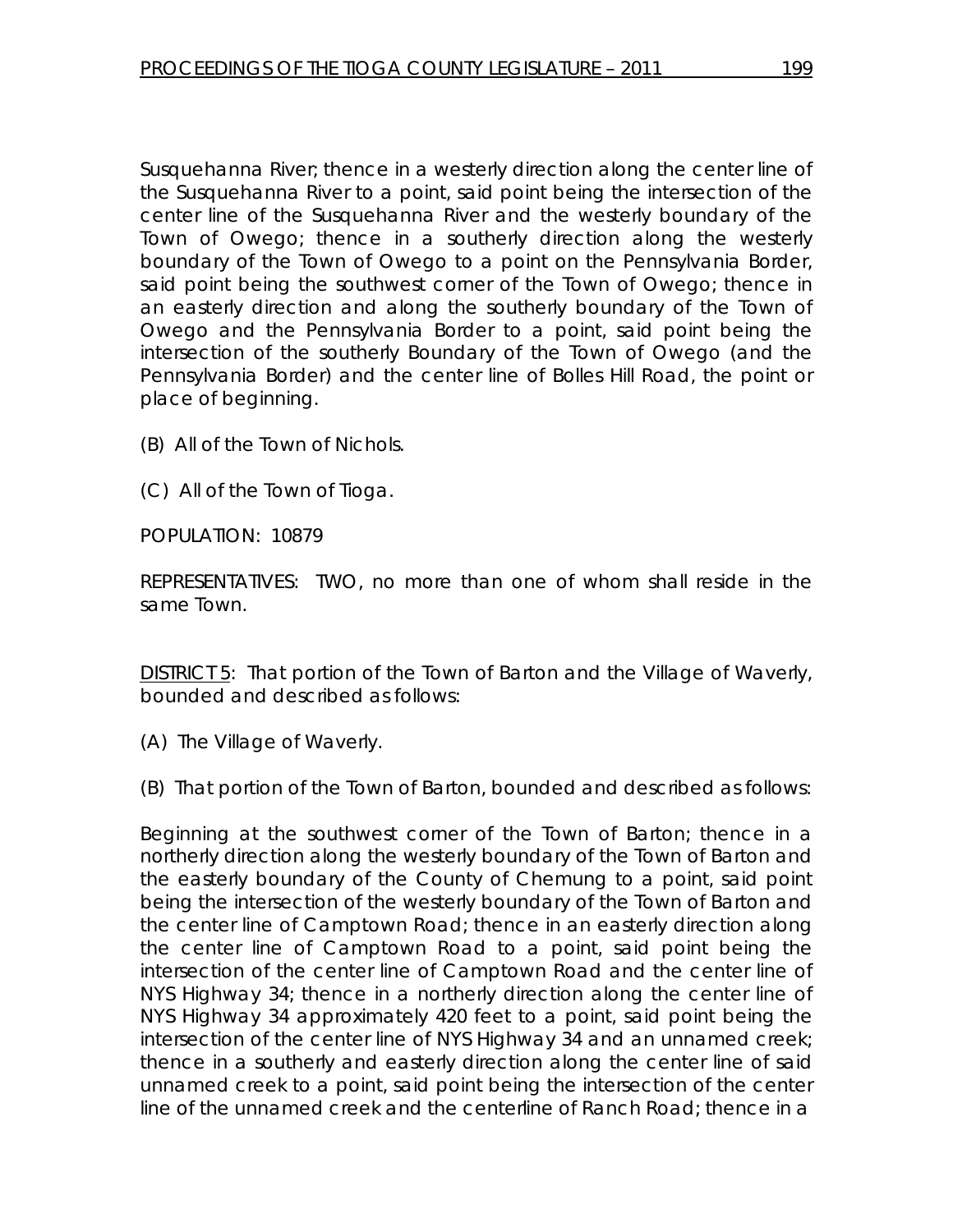southerly direction along the center line of Ranch Road to a point, said point being the intersection of the center line of Ranch Road and the center line of Spring Brook; thence in a northeasterly direction along the center line of Spring Brook to a point, said point being the intersection of the center line of Spring Brook and the center line of Talmadge Hill Road West; thence in an easterly direction along the center line of Talmadge Hill Road West to a point, said point being the intersection of the center line of Talmadge Hill Road West and Talmadge Hill Road South; thence continuing in an easterly direction along the center line of Talmadge Hill Road East a distance of approximately 752 feet to a point, said point being the intersection of the center line of Talmadge Hill Road East and the centerline of an unnamed creek; thence in an easterly direction along the center line of the said unnamed creek to a point, said point being the intersection of the center line of said unnamed creek and the centerline of Ellis Creek Road; thence in a southerly direction along the center line of Ellis Creek Road a distance of approximately 6551 feet to a point, said point being the intersection of the center line of Ellis Creek Road and the centerline of Ellis Creek; thence in a southerly direction along the center line of Ellis Creek to a point, said point being the intersection of the center line of Ellis Creek and the center line of Flag Marsh Run; thence in a westerly direction along the center line of Flag Marsh Run to a point, said point being the intersection of the center line of Flag Marsh Run and the center line of Heath Road; thence in a southerly direction along the center line of Heath Road to a point said point being the intersection of the center line of Heath Road and the center line of Rt. 17C; thence in an easterly and northerly direction along the center line of Rt. 17C to a point, said point being the intersection of the center line of Rt. 17C and the center line of Old Barton Road; thence in a northeasterly direction along the center line of Old Barton Road approximately 827 feet to a point, said point being the intersection of the center line of Old Barton Road and the center line of an unnamed creek; thence in a southerly direction along the center line of said unnamed creek to a point where said center line of said unnamed creek intersects with the westerly boundary of the Susquehanna River; thence in a southerly direction along the westerly boundary of the Susquehanna River to a point on the Pennsylvania Border; thence in a westerly direction along the southerly boundary of the Town of Barton and the Pennsylvania Border to the Southwest corner of the Town of Barton to the point or place of beginning.

POPULATION: 6001

REPRESENTATIVES: ONE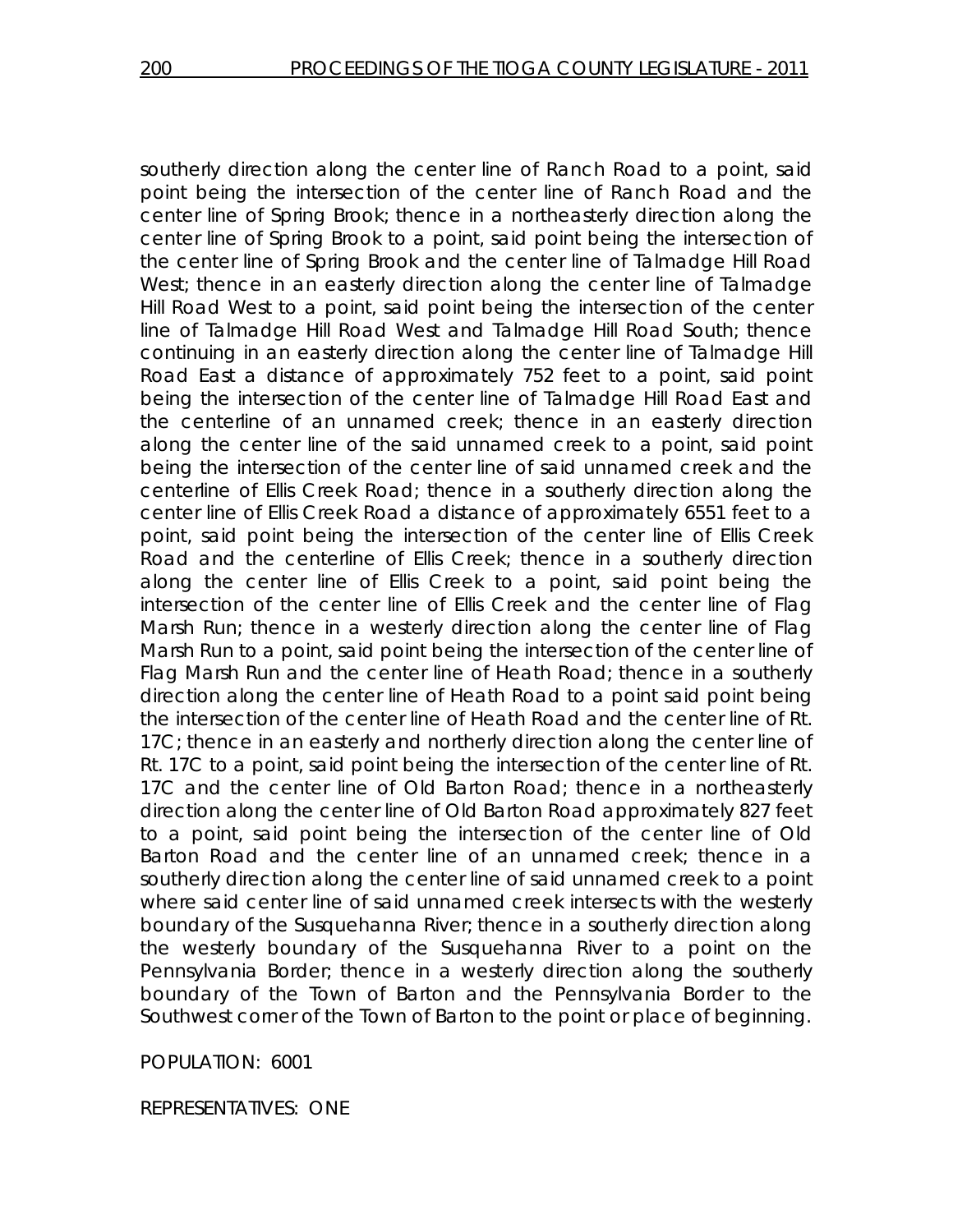DISTRICT 6: That portion of the Town of Barton, and the Town of Spencer, bounded and described as follows:

(A) The Town of Spencer.

(B) The Town of Barton, excluding that portion which forms a portion of District 5.

POPULATION: 6003

REPRESENTATIVES: ONE

DISTRICT 7: That portion of all of the following Towns, bounded and described as follows:

- (A) Candor
- (B) Newark Valley
- (C) Berkshire
- (D) Richford

POPULATION: 11844

REPRESENTATIVES: TWO, no more than one of whom shall reside in the same Town.

SECTION 2:

Such Legislators shall be elected for terms as set forth in Local Law 2 of the Year 2011.

SECTION 3:

Town Supervisors, Village Mayors, Members of Town Boards, Members of Village Boards of Trustees shall be ineligible to serve simultaneously as County Legislators.

### SECTION 4:

(A) For purposes of the nomination and election of County Legislators, this Local Law shall take effect immediately.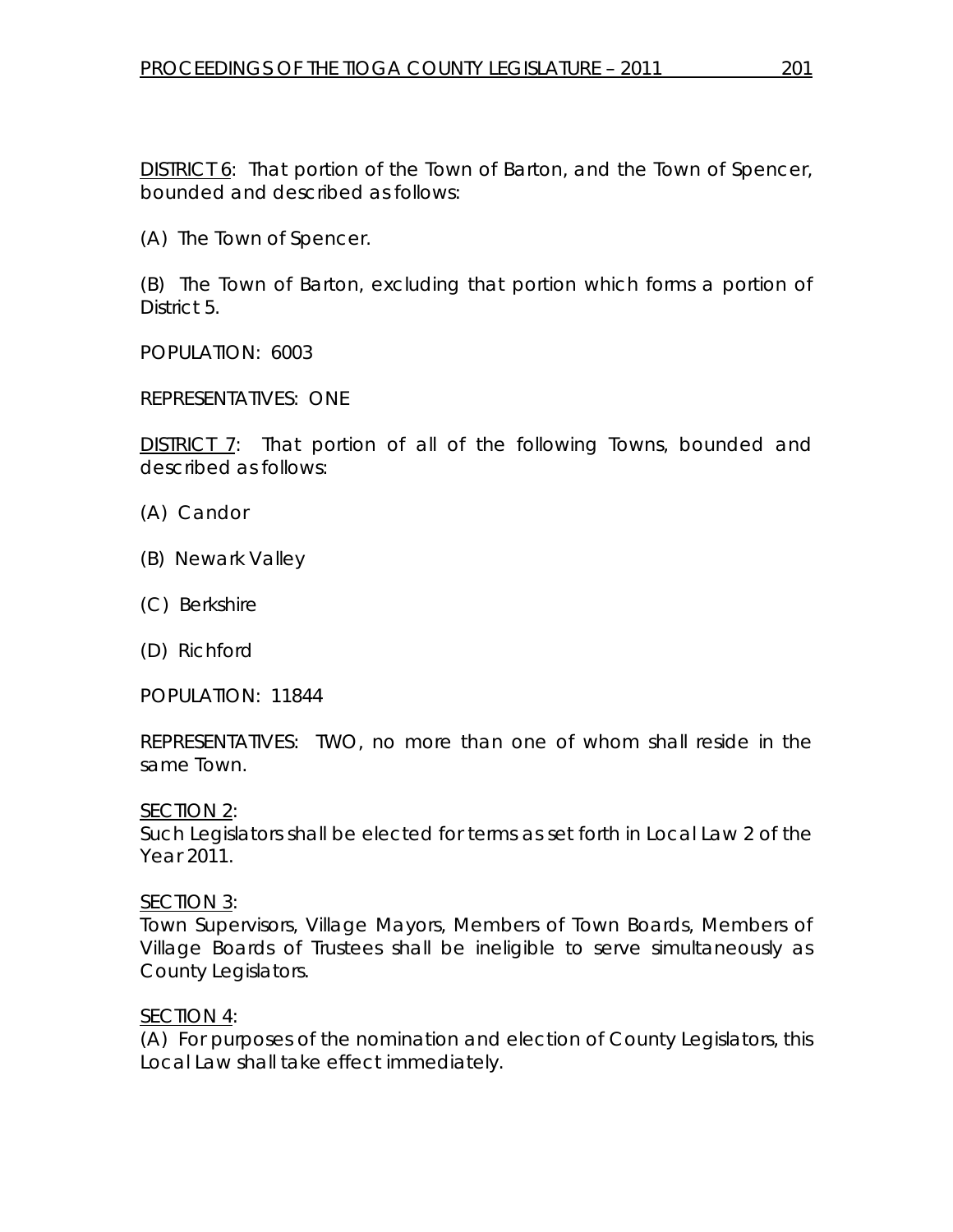(B) For all other purposes, it shall take effect January 1, 2012, unless within forty-five days after its adoption there shall be filed with the Clerk a petition protesting against this Local Law, signed and authenticated as herein required by qualified electors of Tioga County, registered to vote therein at the last preceding general Election, in number equal to at least five per centum of the total number of votes cast for Governor at the last Gubernatorial Election in Tioga County, whereupon Section 4(B) of this Local Law shall not be effective until approved by the affirmative vote of a majority of the qualified Electors of Tioga County voting on the proposition for its approval.

And be it further

RESOLVED: That the Clerk of the Legislature be and hereby is directed, pursuant to Local Law No. 4 of 1992, to cause to be published in the official newspapers of the County of Tioga a synopsis of such Local Law, such synopsis to be within ten days after adoption of the Local Law; and be it further

RESOLVED: That the Clerk of the Legislature be and hereby is directed within five days after adoption of such Local Law to cause the Local Law to be filed as required by the Municipal Home Rule Law Section 27.

ROLL CALL VOTE

Yes – Legislators Monell, Weston, Roberts, Sullivan, Hollenbeck, and Huttleston.

No –Legislator Quinlan.

Absent –Legislators McEwen and Sauerbrey.

RESOLUTION ADOPTED.

 Legislator Sullivan moved for the adoption of the following resolution, seconded by Legislator Roberts.

| REFERRED TO:          | ADMINISTRATIVE SERVICES COMMITTEE<br><b>FINANCE/LEGAL COMMITTEE</b> |
|-----------------------|---------------------------------------------------------------------|
| RESOLUTION NO. 120-11 | <i>MORTGAGE TAX DISTRIBUTION</i>                                    |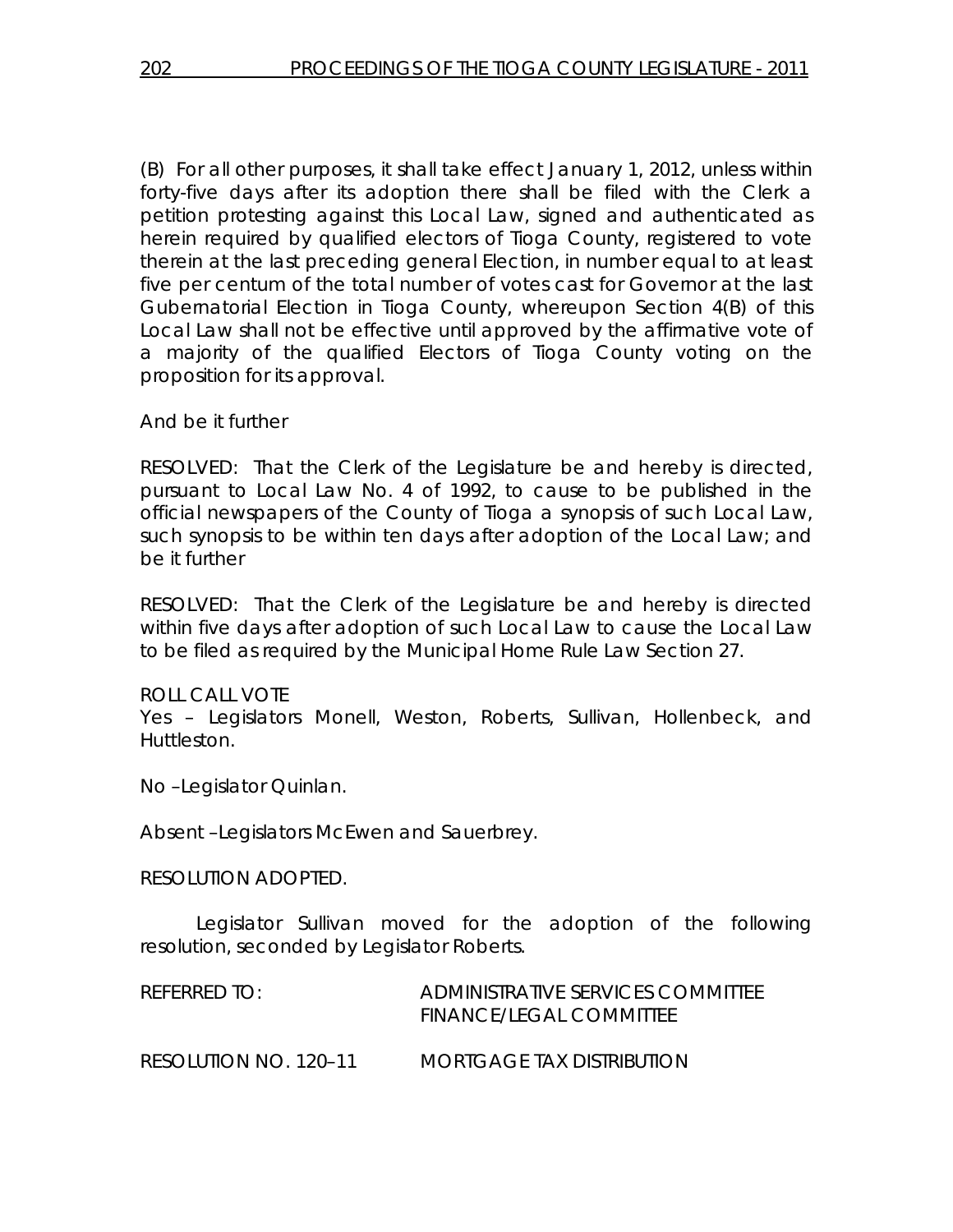RESOLVED: That the mortgage tax report for the period October 1, 2010 to March 31, 2011 be and it hereby is accepted; further

RESOLVED: That the County Treasurer be authorized and directed to pay to the Supervisors of the several Towns and the Treasurers of the several Villages the amounts apportioned to them as follows:

| <b>Town of Barton</b>        | \$30,368.84  |
|------------------------------|--------------|
| Village of Waverly           | 7,709.55     |
| <b>Town of Berkshire</b>     | 8,629.05     |
| Town of Candor               | 21,395.50    |
| Village of Candor            | 1,203.49     |
| <b>Town of Newark Valley</b> | 13,209.25    |
| Village of Newark Valley     | 1,590.17     |
| <b>Town of Nichols</b>       | 6,906.74     |
| <b>Village of Nichols</b>    | 518.44       |
| Town of Owego                | 144,465.32   |
| Village of Owego             | 10,827.90    |
| Town of Richford             | 1,988.66     |
| Town of Spencer              | 12,644.47    |
| Village of Spencer           | 1,490.97     |
| Town of Tioga                | 18,425.58    |
|                              | \$281,373.93 |

### ROLL CALL VOTE

Yes – Legislators Monell, Weston, Quinlan, Roberts, Sullivan, Hollenbeck, and Huttleston.

No –None.

Absent –Legislators McEwen and Sauerbrey.

#### RESOLUTION ADOPTED.

 Legislator Hollenbeck moved for the adoption of the following resolution, seconded by Legislator Roberts.

| $R$ FFFRRFD TO:       | PERSONNEL COMMITTEE<br><b>FINANCE COMMITTEE</b>         |
|-----------------------|---------------------------------------------------------|
| RESOLUTION NO. 121-11 | <i><b>TRANSFER OF FUNDS</b></i><br>Personnel Department |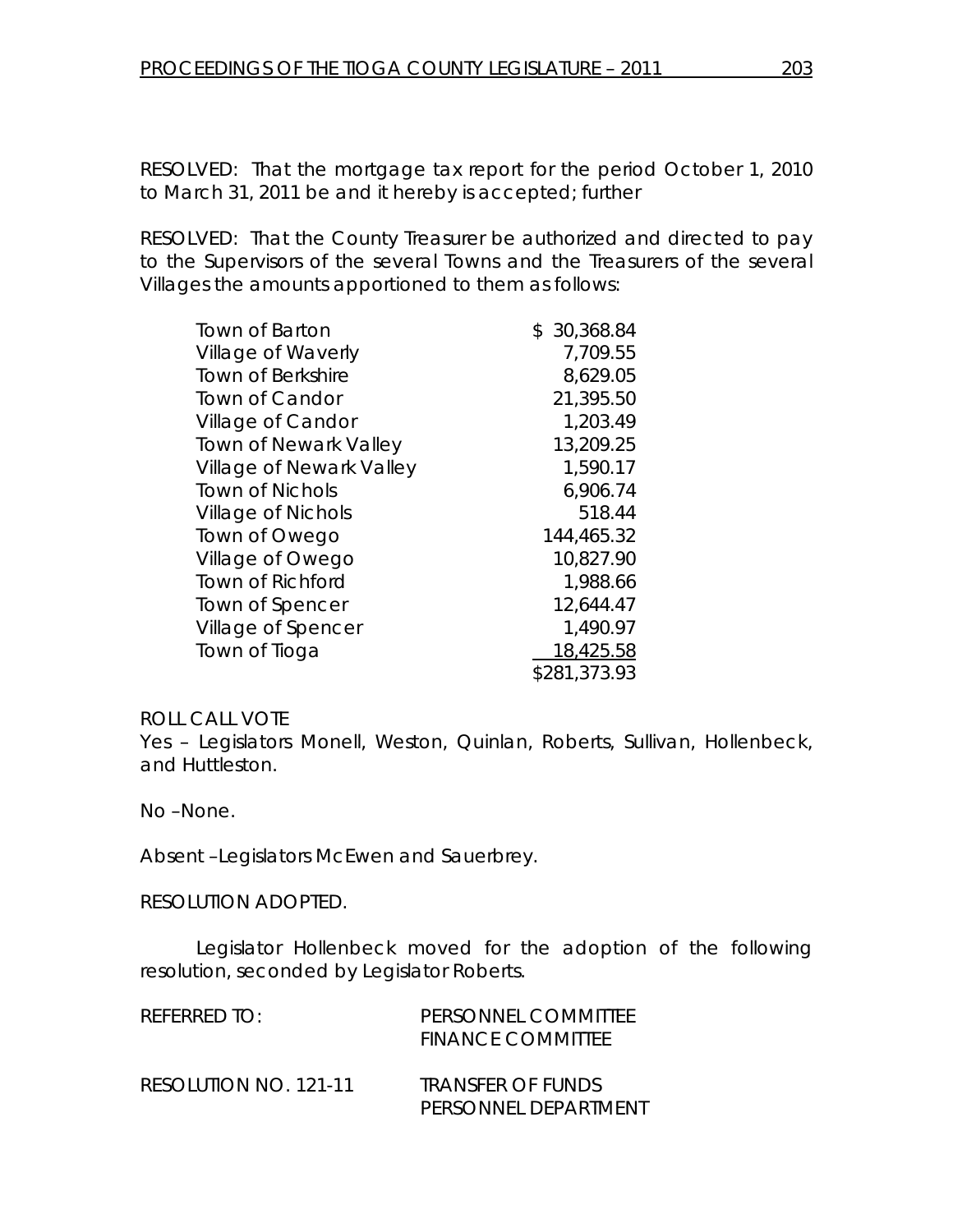WHEREAS: The Personnel Department budgeted for updates to their law books; and

WHEREAS: Periodically the publisher of the law books prints new editions of the books, incorporating all updates since the last edition; and

WHEREAS: The last edition was printed in 1999; and

WHEREAS: It turns out 2011 is a year in which the publisher printed new law books instead of simply providing updates; and

WHEREAS: The cost of the new books is \$1,530, which exceeds the \$189 budgeted for updates; therefore be it

RESOLVED: That the following sum be transferred:

| From: Personnel Account A1430.10 (10) Full Time | \$1,340.00 |
|-------------------------------------------------|------------|
|                                                 |            |

To: Personnel Account A1430.40 (340) Literature \$ 1,340.00

# ROLL CALL VOTE

Yes – Legislators Monell, Weston, Quinlan, Roberts, Sullivan, Hollenbeck, and Huttleston.

No –None.

Absent –Legislators McEwen and Sauerbrey.

# RESOLUTION ADOPTED.

 Legislator Huttleston moved for the adoption of the following resolution, seconded by Legislator Hollenbeck.

| REFERRED TO:          | HEALTH & HUMAN SERVICES COMMITTEE<br><b>FINANCE COMMITTEE</b> |
|-----------------------|---------------------------------------------------------------|
| RESOLUTION NO. 122-11 | <i>APPROPRIATION OF FUNDS</i><br>PUBLIC HEALTH                |

WHEREAS: Tioga County Health Department (TCHD) has received additional funding for Public Health Emergency Preparedness through the NYS Department of Health (NYSDOH); and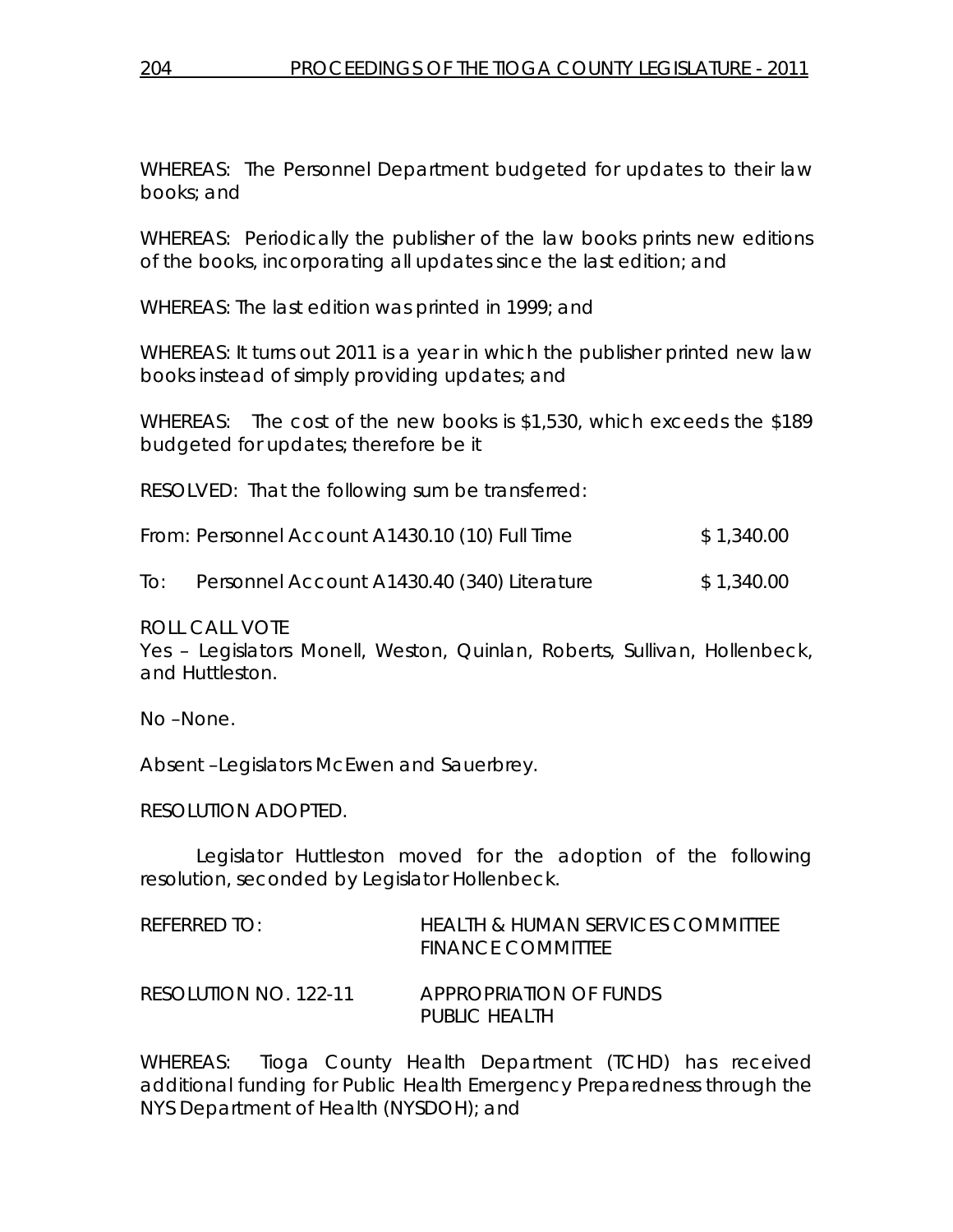WHEREAS: TCHD has received NYSDOH budget approval of the funding, and is required to appropriate the funds; and

WHEREAS: Appropriation of funds requires Legislative approval; therefore be it

RESOLVED: That funding be appropriated as follows:

|                   | From: A3401.00 Public Health State Aid             | \$44,063 |
|-------------------|----------------------------------------------------|----------|
| To:               | A4011.20-130 Public Health Admin: Equip            | \$20,000 |
| To:               | A4011.40-640 Public Health Admin: Program Supplies | \$18,563 |
| $\overline{1}$ O: | A4053.20-130 Preventive & Primary Health: Equip    | \$5,500  |

ROLL CALL VOTE

Yes – Legislators Monell, Weston, Quinlan, Roberts, Sullivan, Hollenbeck, and Huttleston.

No –None.

Absent –Legislators McEwen and Sauerbrey.

RESOLUTION ADOPTED.

 Legislator Huttleston moved for the adoption of the following resolution, seconded by Legislator Hollenbeck.

REFERRED TO: HEALTH & HUMAN SERVICES COMMITTEE

| RESOLUTION NO. 123-11 | <i>RESOLUTION APPOINTING</i> |
|-----------------------|------------------------------|
|                       | DIANE SAGUE TO THE           |
|                       | COMMUNITY SERVICES BOARD     |

WHEREAS: The Tioga County Community Services Board has a vacant position available; and

WHEREAS: Diane Sague, residing in Newark Valley, NY, has expressed an interest in filling the vacant position; and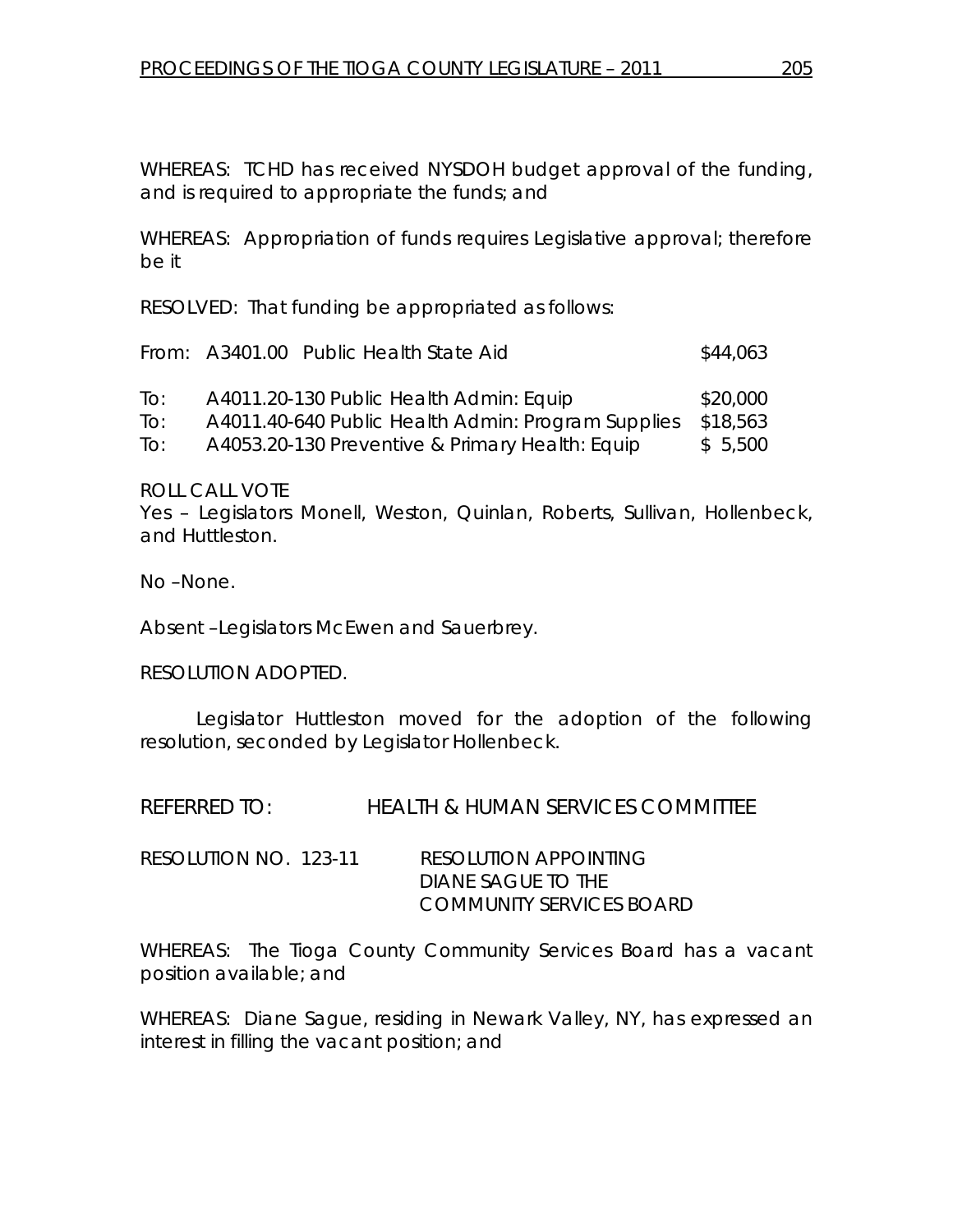WHEREAS: The Community Services Board nominated Ms. Sague for the position at its April 21, 2011 meeting; now therefore be it

RESOLVED: That the Tioga County Legislature hereby appoints Diane Sague to the Tioga County Community Services Board for a term beginning May 10, 2011 and ending on March 31, 2015.

ROLL CALL VOTE Yes – Legislators Monell, Weston, Quinlan, Roberts, Sullivan, Hollenbeck, and Huttleston.

No –None.

Absent –Legislators McEwen and Sauerbrey.

RESOLUTION ADOPTED.

 Legislator Huttleston moved for the adoption of the following resolution, seconded by Legislator Hollenbeck.

REFERRED TO: HEALTH & HUMAN SERVICES COMMITTEE

| RESOLUTION NO. 124-11 | <i>RESOLUTION APPOINTING</i> |
|-----------------------|------------------------------|
|                       | BARBARA NEWCOMB TO THE       |
|                       | COMMUNITY SERVICES BOARD     |

WHEREAS: The Tioga County Community Services Board has a vacant position available; and

WHEREAS: Barbara Newcomb, residing in Apalachin, NY, has expressed an interest in filling the vacant position; and

WHEREAS: The Community Services Board nominated Ms. Newcomb for the position at its April 21, 2011 meeting; now therefore be it

RESOLVED: That the Tioga County Legislature hereby appoints Barbara Newcomb to the Tioga County Community Services Board for a term beginning May 10, 2011 and ending on March 31, 2015.